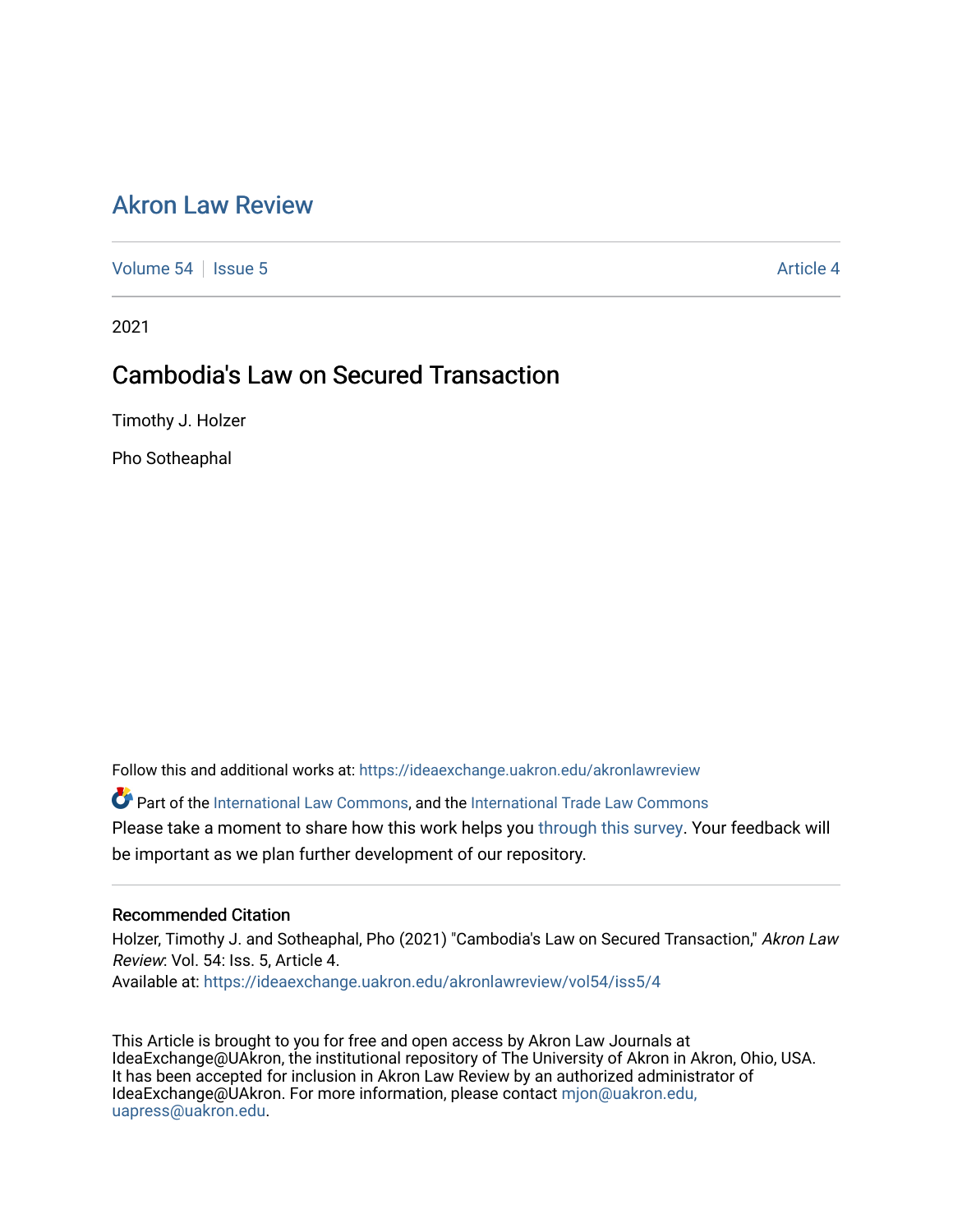*Timothy J. Holzer and Pho Sotheaphal [1](#page-1-0)*

| H. |                                                   |  |
|----|---------------------------------------------------|--|
|    | A. History of Cambodia's Secured Financing Over   |  |
|    |                                                   |  |
|    |                                                   |  |
|    |                                                   |  |
|    | 1. Collateral Such as Goods or Moveable Things876 |  |
|    | 2. Collateral such as Intangible Property and     |  |
|    |                                                   |  |
|    |                                                   |  |
|    |                                                   |  |
|    |                                                   |  |
|    | 6. Possible Solutions to Security over Accounts   |  |
|    |                                                   |  |
|    |                                                   |  |

869

<span id="page-1-0"></span><sup>1.</sup> Timothy J. Holzer, BSEE, JD and a Masters Certificate in Contract Management is a Senior Consultant (Banking & Finance) with DFDL, Asia, and a Principal at Asia Consult. He has worked as a senior legal adviser/consultant for multiple Tier 1 international law firms, has been National Contract Manager for multiple telecommunication companies throughout the world, taught legal principles at three universities (most recently as Adjunct Associate Professor of Law at the American University of Phnom Penh), and has published and lectured frequently at international seminars in Asia.

Pho Sotheaphal, LL.M., is a registered lawyer, member of the Bar Association of the Kingdom of Cambodia, and manages the law offices of Sotheaphal, Samnang, Sophy & Partners. He is also a notary public and member of Nitei Niron Notary Public. His areas of active practice include real estate, labor, banking and finance, telecommunications, due diligence, intellectual property, and merger and acquisition. He currently also serves as a law professor at the American University of Phnom Penh, and previously taught at the Royal University of Law and Economics' English Language-Based Bachelor of Law program.

This Article is the first in a series of articles dealing with secured financing in Cambodia. This first article deals with security interest over moveable property and intangibles. Later articles will focus on security interest over land, guaranties and issues related to liens.

The authors wish to give special thanks to Patrick H. Gaughan, Assistant Dean for Global Engagement & Associate Professor of Law, The University of Akron School of Law, who while on a Fulbright assignment was instrumental in encouraging universities in the USA and Vietnam to establish a Law Review for the purpose of dealing with law in Asia.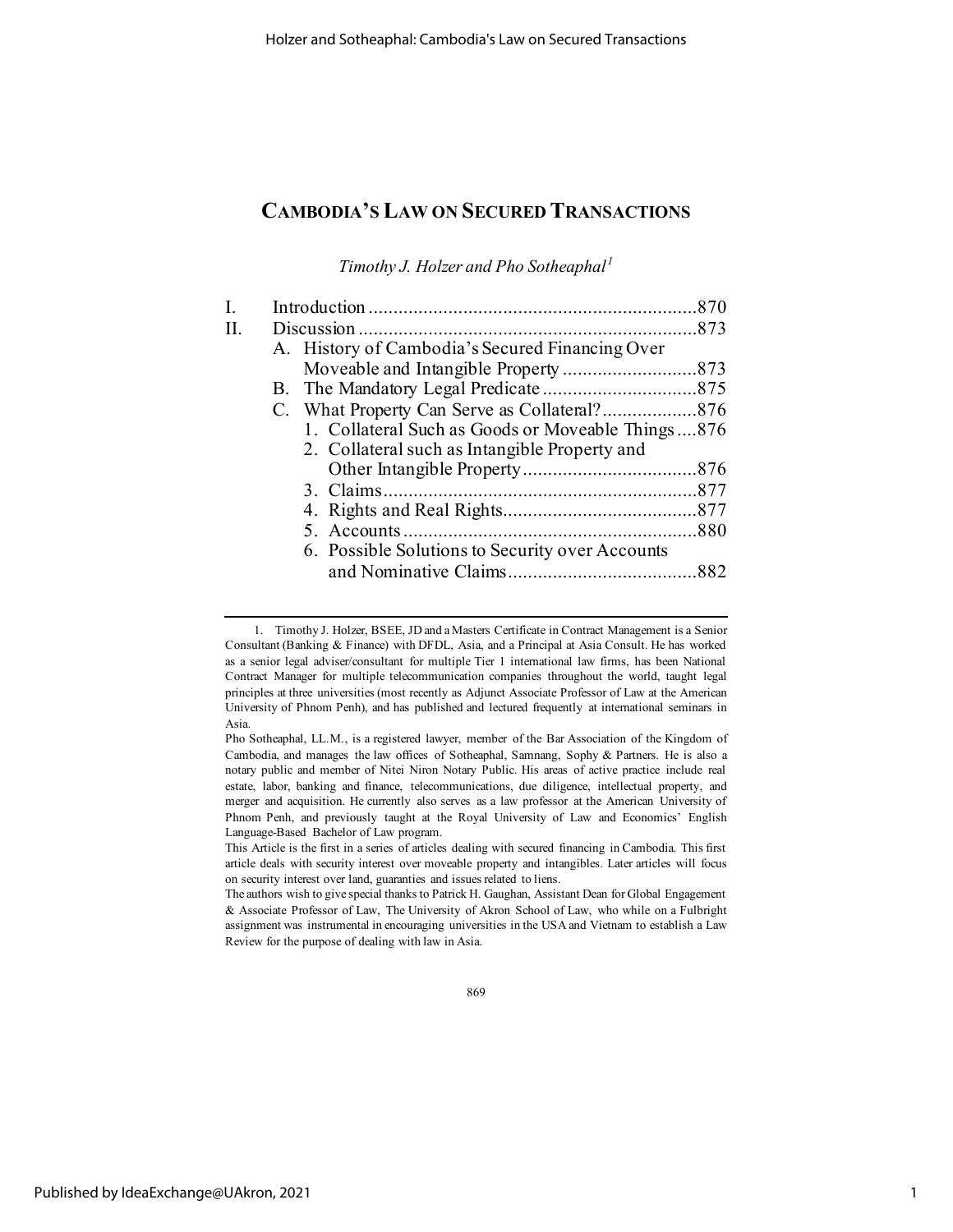| 870 | <b>AKRON LAW REVIEW</b><br>[54:869            |
|-----|-----------------------------------------------|
|     | a. Nominative Claim – Structured under Law on |
|     |                                               |
|     | b. Nominative Claim – Structured as a         |
|     |                                               |
|     | c. Nominative Claim – Structure Loan for      |
|     | Consumption (Use of Bank as Trustee)885       |
|     |                                               |
|     |                                               |
|     | E.                                            |
|     | $F_{-}$                                       |
|     |                                               |
|     |                                               |
|     |                                               |
|     | Conclusion                                    |

# **ABSTRACT**

*Cambodian law permits the taking of and the perfecting of a security interest in movables (e.g., goods) and in intangibles (e.g., legally enforceable rights, such as contracts and rights in property.) Cambodia's system is strongly patterned after Article 9 of the Uniform Commercial Code as developed in the United States.*

*Perfection (i.e. notice to third parties that a security interest exists) is usually effected by the filing of a notice at the Secured Transactions Filing Office (the "STFO") of the Ministry of Commerce, although sometimes physical possession may be required.*

*However, conflicting or ambiguous provisions in other Cambodian*  laws may adversely affect the security interest obtained and perfected *under the Law on Secured Transactions. Most of these conflicting provisions are found in the Civil Code and the Pawn Shop Regulations.*

*This Article explores key principles and nuances in Cambodia's Law on Secured Transactions, particularly those issues related to the nature of collateral, the perfection of security interest and the risk and conflicts arising under Cambodian laws.* 

### I. INTRODUCTION

This Article is directed to onshore practitioners, onshore and offshore lenders including banks and lending institutions, regardless of whether the financing structure is direct, consortium arrangement or syndication, those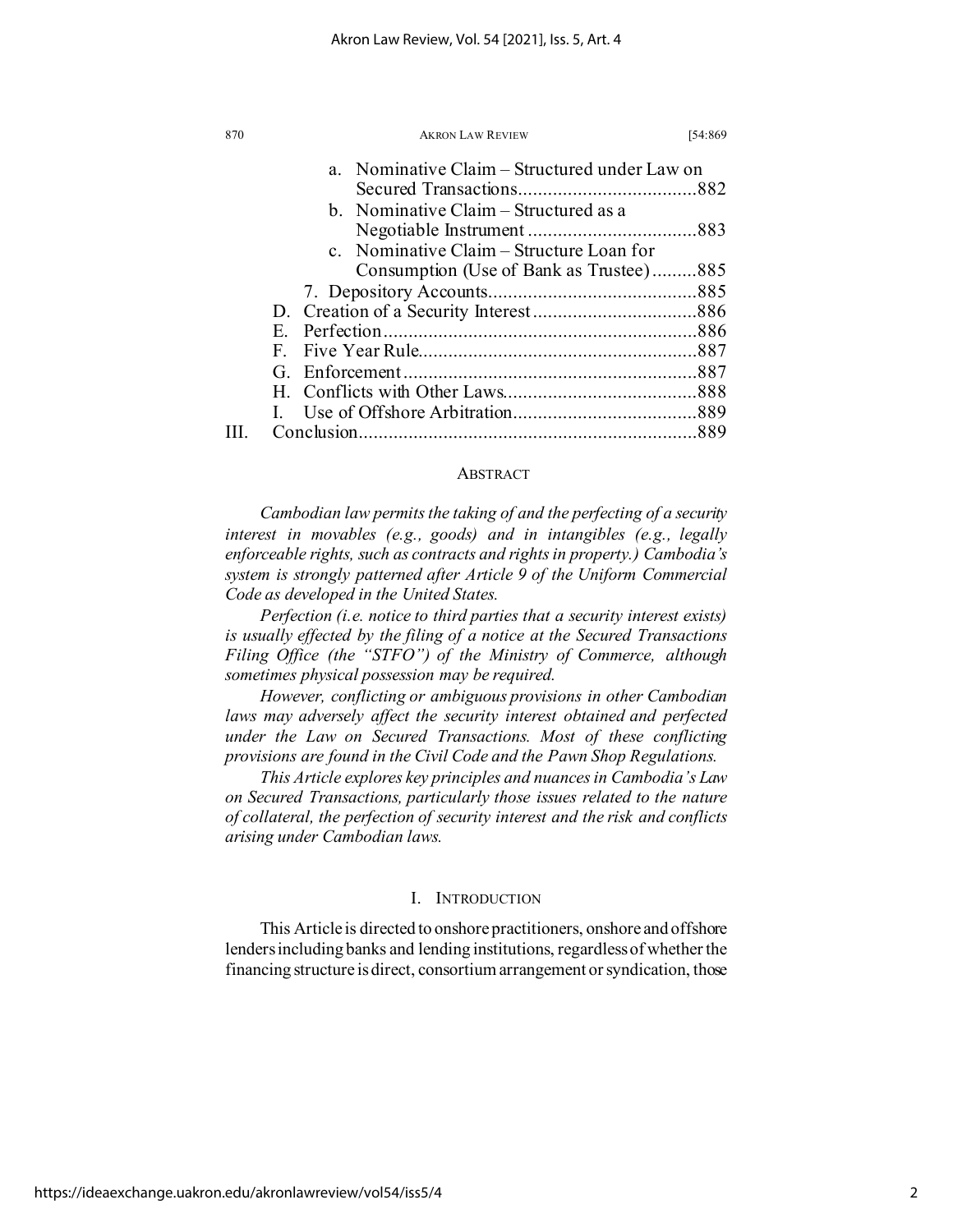considering financing by way of factoring and suppliers of equipment, materials and services.

This Article first discusses Cambodia's general legal environment for dealing with secured transactions. Then it describes why the Law on Secured Transactions is the best practice for secured financing over movables and intangibles. Next, it describes the various aspects of a secured transaction including collateral, the security interest, perfection, the five-year rule, and enforcement of a secured transaction. Finally, it discusses the conflicts of law between the Law on Secured Transactions and other Cambodian laws.

Cambodia's legal regime dealing with non-possessory security interest over moveable and intangible collateral is largely based on the U.S. Uniform Commercial Code's principles of attachment and perfection.

There are a series of laws that form the general legal environment relating to secured financing over moveable and intangible property. These laws include:

- **"Decree 38D"**[2](#page-3-0) was implemented by Cambodia in 1988 and generally deals with contracts and other liabilities.
- **"Lawon Secured Transactions"**[3](#page-3-1)(2007) is patterned after Article 9 of the Uniform Commercial Code as developed in the United States, and deals with security interest over moveable and intangible collateral using the devices of attachment and perfection*.*
- **[Cambodian] "Civil Code"**[4](#page-3-2) (initially published in 2007 but only became legally effective in 2011). This law was

4. The Civil Code of Cambodia (unofficial English translation) 2011:

<span id="page-3-0"></span><sup>2.</sup> Decree 38D, Contract and Other Liabilities (*unofficial English translation)1988* http://www.cambodiainvestment.gov.kh/decree-38-referring-to-contract-and-otherliabilities\_881028-2.html.

<span id="page-3-2"></span><span id="page-3-1"></span><sup>3.</sup> Law on Secured Transactions (No. 0507.012.NS.RKM) (*unofficial English translation)* 2007 https://data.opendevelopmentmekong.net/dataset/ea44c76a-474c-4aa8-ace4-48c9bd1c0 f63/ resource/2d36fdee-0998-40ef-8e50-cd4abb724405/download/21ec110f-3131-4cad-8f0b-5907441bf4df.pdf.

NB 1: The Civil Code was initially promulgated in 2007 but was brought into legal effect by way of the Law on Implementation of the Civil Code, 2011. More precisely the Civil Code was implemented on 20 December 2011, which is the date specified in Notification No 10 [Ministry of Justice] on Date of Enforcement of the Civil Code*See infra* note 15. NB 2: The Civil Code must be read in conjunction with the Law on Implementation of the Civil Code, which amends and supplements the Civil Code, the Land Law, and other laws affecting secured financing

NB 3: At the time of drafting of the Civil Code, leading scholars and drafters wrote and published, in the Khmer language, the "Commentaries*,*4*.*which help in understanding some of the provisions in the Civil Code.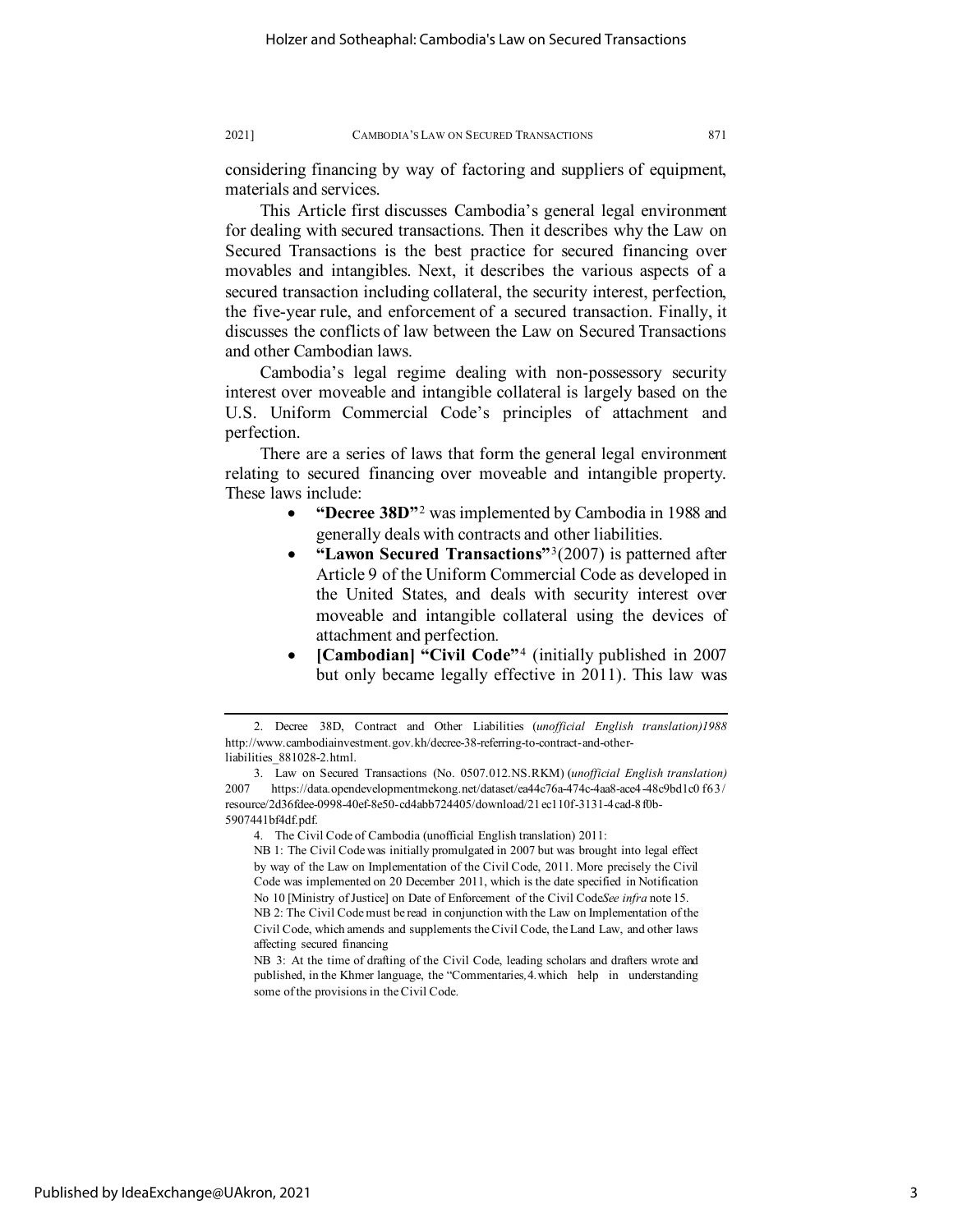influenced by the earlier [Cambodian] Civil Code 1920<sup>5</sup> and the Civil Codes of Japan, Germany and France. It contains general principles relating to natural persons, *juristic* persons, real rights (nature of property, i.e., immovable, moveable, intangibles – (and transfer of rights), obligations, specific types of contracts, security, and inter-person relationships. The Civil Code also sets up an independent system of secured financing that [sadly] conflicts with the principles set up in the Law on Secured Transactions.

- **"Pawn Shop Regulations"**[6](#page-4-1)(2017) The Pawn Shop Regulations permits security operations, with permitted collateral being movables (e.g., cars, motorcycles, earth movers, generators) and documents of title, (e.g., certificates).
- **"Law on Implementation"**[7](#page-4-2) **(**2011**)** The Law on Implementation amends and supplements many of the provisions in the Civil Code and thus both of these laws must always be read together.

Since many of Cambodia's laws are influenced by different countries, there can be inconsistencies in terminology and principles. This is particularly true when translations are made from a foreign language into Khmer, and then the Khmer version (the official version) is translated into English. There are no official translations of laws in English, though there are some official translations of treaties.

For convenience, and since this Article's focus is the Law on Secured Transactions, the definitions used in Article 3 and 6 of the Law on Secured Transactions will be the definitions used in this Article, unless otherwise specifically noted. Conceptually, this means that the Debtor may give a

NB 4: In understanding the massive work involved to prepare the Civil Code, it is helpful to read the translation note on the first pages of the Civil Code: "*the unofficial English Translation was prepared by the JICA Project Office in the Ministry of Justice of Cambodia for reference only. This translation was made from the Japanese version and is subject to further review to reflect the Khmer original draft more precisely. The official draft submitted by the Ministry of Justice to the Council of Ministers is in Khmer."*https://www.jica.go.jp/ project/cambodia/0701047/04/ku57pq00001spnva-att/01\_02e.pdf

<span id="page-4-0"></span><sup>5.</sup> [Cambodian] Civil Code of 1920, [*Khmer only*] 1920. (This 1920 Civil Code "was continually amended until April 17, 1975 [but] has no further effect" (*see infra* note 7, Art. 92, Law on Implementation).

<span id="page-4-1"></span><sup>6.</sup> Prakas No. 30 on Management of Businesses of Taking of Pledge and Taking of Security by Transfer, issued by the Ministry of Economy and Finance on 13 January 2017.

<span id="page-4-2"></span><sup>7.</sup> The Law on the Implementation of the Civil Code, NS/ RK/0511/007, *[unofficial English translation]* 2011, http://www.cambodiainvestment.gov.kh/wp-content/uploads/2012/03/Law-on-Implementation-of-CC\_Eng\_FINAL\_110531.pdf.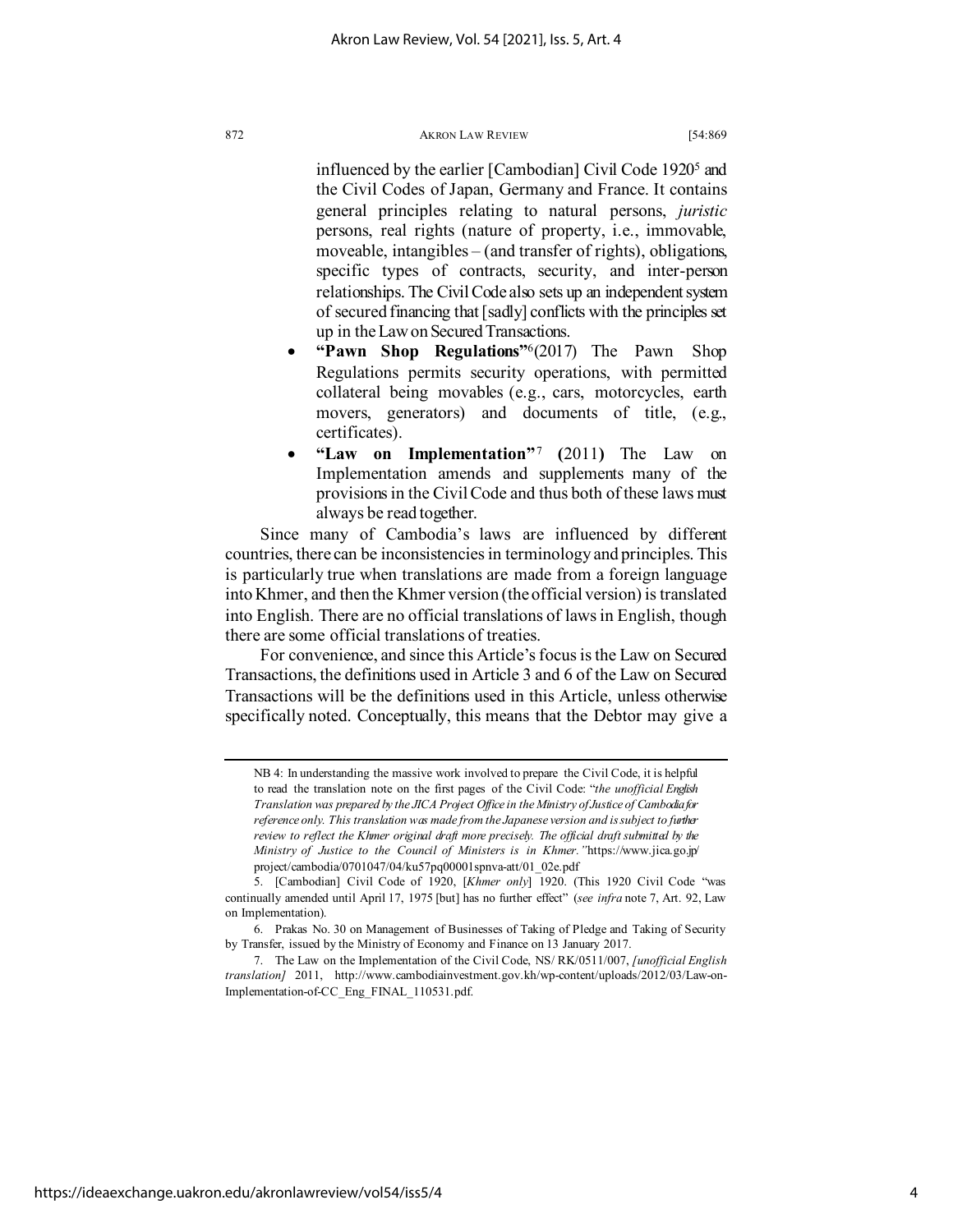security interest in Collateral to the Secured Party. If the collateral is an account receivable, the party obligated to pay is the Obligor on Account. A third party has the usage meaning set out in Article 9.1[8](#page-5-0) of the Law on Secured Transactions and may be the person against whom a perfection priority may be asserted.

### II. DISCUSSION

# *A. History of Cambodia's Secured Financing Over Moveable and Intangible Property*

During the time of the Khmer Rouge, sometimes called "the period of crisis from 1975 to 1979,["9](#page-5-1) all laws and all money were abolished, entire populations were displaced, and judges, lawyers, educators, and other professions were marked for extinction. So, following 1979, Cambodia had an intense legal infrastructure challenge: how to develop and implement a totally new legal system? who will write the new laws? who will teach the new judges and the new lawyers? how conflicting will the new laws be? This challenge remains.

Initially following 1979, the Courts, lawyers, and business community were informally governed "through the policies of the Party and of the State or through equity, customs, and traditions."[10](#page-5-2)

Finally, in 1988, Cambodia issued Decree 38 D, which specifically dealt with contracts and other liabilities. Of the 136 articles in Decree 38 D, only one article dealt with secured transactions. Article 64 of Decree 38D formalized the principles applicable to a possessory pledge and in its totality reads as follows:

"A secured personal property contract is a contract whereby a debtor delivers his personal property to a creditor to be held as security for a debt. A creditor in possession of such secured property is entitled to be paid out of the proceeds of the sale of such property in priority to all other creditors.["11](#page-5-3)

11. Art. 64 Decree 38D.

<span id="page-5-0"></span><sup>8</sup>*. See supra* note 3, Art. 9.1 Law on Secured Transactions (which reads, "[a] security interest attaches to collateral and becomes enforceable against the debtor and third parties with respect to the collateral . . . ."

<span id="page-5-3"></span><span id="page-5-2"></span><span id="page-5-1"></span><sup>9.</sup> This phrase refers to the time of the Khmer Rouge and comes from Article 29, Land Law (*unofficial English translation)* 2001.

<sup>10</sup>*. Supra* note 2, Art. 136 Decree 38D.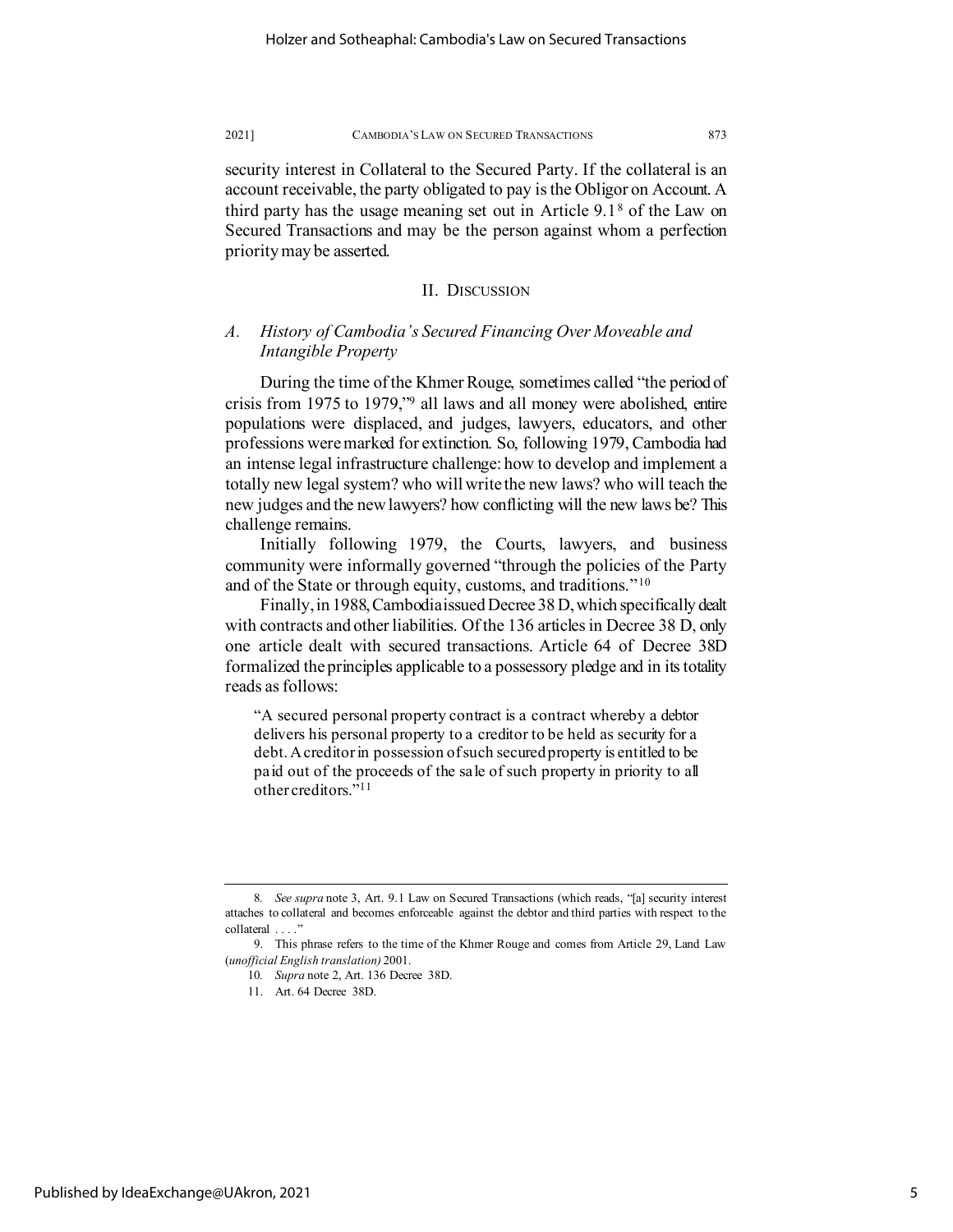In 2007, roughly twenty years after Decree 38 D, Cambodia, with assistance from the Asian Development Bank<sup>[12](#page-6-0)</sup> promulgated the Law on Secured Transactions, which permitted non-possessory security interests over moveable and intangible collateral and the perfection (i.e., priority rights over third parties) of such security interest. Cham Prasidh, then Senior Minister and Minister of the Ministry of Commerce, wrote in his forward:

"It gives me great pleasure to introduce you to this important publication ... [the] Law on Secured Transactions.... The Royal Government envisages the development of the legal infrastructure for financial markets as spreading over the next decade<sup>[13](#page-6-1)</sup> beginning with the introduction of key underpinning laws pertaining to commercial activities."

Even as Cham Prasidh introduced the Law on Secured Transaction as a "key underpinning law," Cambodia was busy drafting its new Civil Code, which in some parts clarified principles the Law on Secured Transactions relied on, and in other parts contradicted some of the principles set out therein.

The Civil Code, in connection with the existing Land Law, <sup>[14](#page-6-2)</sup> set up the present-day regime of secured financing using certain immoveable property as collateral. Under this regime, ownership, possession, and real rights (including hypothecs<sup>[15](#page-6-3)</sup> and leases) over immoveable property can be officially registered at the Cadastral Office of the Ministry of Land Management, Urban Planning, and Construction (the "MLMUPC"). Furthermore, certain encumbrances (e.g., perpetual leases<sup>[16](#page-6-4)</sup> and

At a recent banking conference, Tim Holzer, a consultant and one of the authors of this Article, recalls the following conversation: as we (a bank) were explaining the rights of the Secured Party, the Court asked, what is this Law on Secured Transactions? This Court has never heard of it.

<span id="page-6-2"></span>14. Land Law (unofficial English translation) 2001 https://phalthy.files.wordpress.com/ 2006/11/land-law-2001-kh-eng1.pdf.

<span id="page-6-0"></span><sup>12</sup>*. See supra* note 3, Foreword to Law on Secured Transactions (Note: Cham Prasidh expressed "sincere thanks to the Asian Development Bank for providing the financial support in the initiative.").

<span id="page-6-1"></span><sup>13.</sup> Cham Prasidh's use of the phrase—development of infrastructure over the next decade was prophetic and perhaps a bit optimistic.

As Pho Sotheaphal, a longtime practicing member of the Cambodian Bar Association, and one of the authors of this Article, observes, the implementation of the post 1979 laws (including the Law on Secured Transactions) has not yet been fully absorbed into the legal system. Even now the majority of judges and lawyers have had little training and experience with the Law on Secured Transactions and commercial laws. Most of their training and experience is with just four laws: the Civil Code, the Code of Civil Procedure, the Criminal Code, and the Code of Criminal Procedures.

<span id="page-6-3"></span><sup>15.</sup> Cambodia no longer uses the term "mortgage," instead the term hypothec is used to reflect a security interest in land.

<span id="page-6-4"></span><sup>16</sup>*. See supra* note 4, Art. 244 Civil Code (Note: the term of a perpetual lease is not less than 15 years. Leases with a term of less than 15 years cannot be registered at the Cadastral Office.).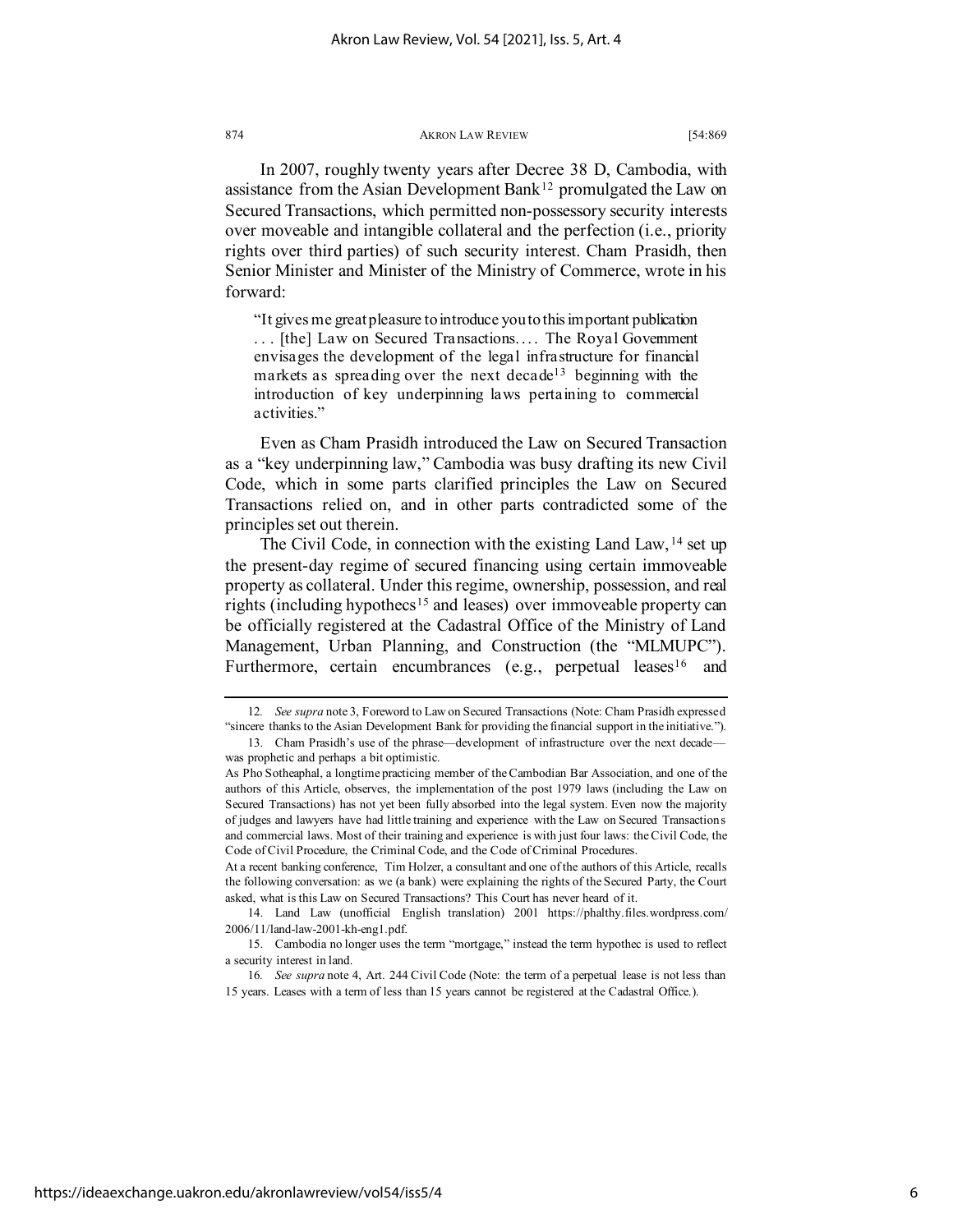hypothecs) may also be registered (if the underlying land is registered) at the Cadastral Office.

## *B. The Mandatory Legal Predicate*

The Law on Secured Transactions is the best-practice choice for taking a security interest over moveable and intangible property because it (generally) permits perfection. Perfection is a right of the secured party to assert a priority<sup>[17](#page-7-0)</sup> in the collateral and its proceeds against third parties by filing a public notice at the Secured Transactions Filing Office (the "STFO") maintained at the Ministry of Commerce (although at times physical possession of the collateral may be required). The Civil Code, on the other hand, does not really have a perfection system (other than possession) over moveable or intangible property.

Critically, if the parties want their transaction to be governed by the Law on Secured Transaction, they must clearly state so. Otherwise, the provisions of the Civil Code will apply by default. This mandate is stated in the Law on Implementation and reads:

. . .with regard to transaction executed after Date of Implementation [i.e., the date the Law on Implementation came into force, namely (21 December 2011); $]^{18}$  $]^{18}$  $]^{18}$  if there is any obscurity among parties of the transaction whether the transaction is executed accordance with the provisions in the Civil Code or the provisions in the Law on Secured Transaction, it is assumed that the said transaction was made according to the provisions in the Civil Code.<sup>[19](#page-7-2)</sup>

Under current practice, the above predicate requirement should be satisfied by using a sentence along the lines of "The Security Interest is taken under and governed by the provisions of the Law on Secured Transactions."

It is important to note that even though the Law on Secured Transactions provides better perfection rights to a secured creditor, and even though the parties may elect to have the principles of the Law on Secured Transaction govern their transaction, there are provisions in both the Civil Code and in the Law on Implementation that may bring competing Civil Code provisions into play. These competing provisions are briefly discussed in Sections 4 and 9 of this Article.

<sup>17</sup>*. See supra* note 3, Art. 12 Law on Secured Transactions.

<span id="page-7-2"></span><span id="page-7-1"></span><span id="page-7-0"></span><sup>18.</sup> Notification No. 10 on Date of Enforcement of the Civil Code, the Law on the Enforcement of the Civil Code, the Law on Procedure of Suit Relating to Individual Status and the Law on Procurement of a Non-Suite Civil Case (20 December 2011).

<sup>19</sup>*. See supra* note 7, Art. 75 Law on Implementation.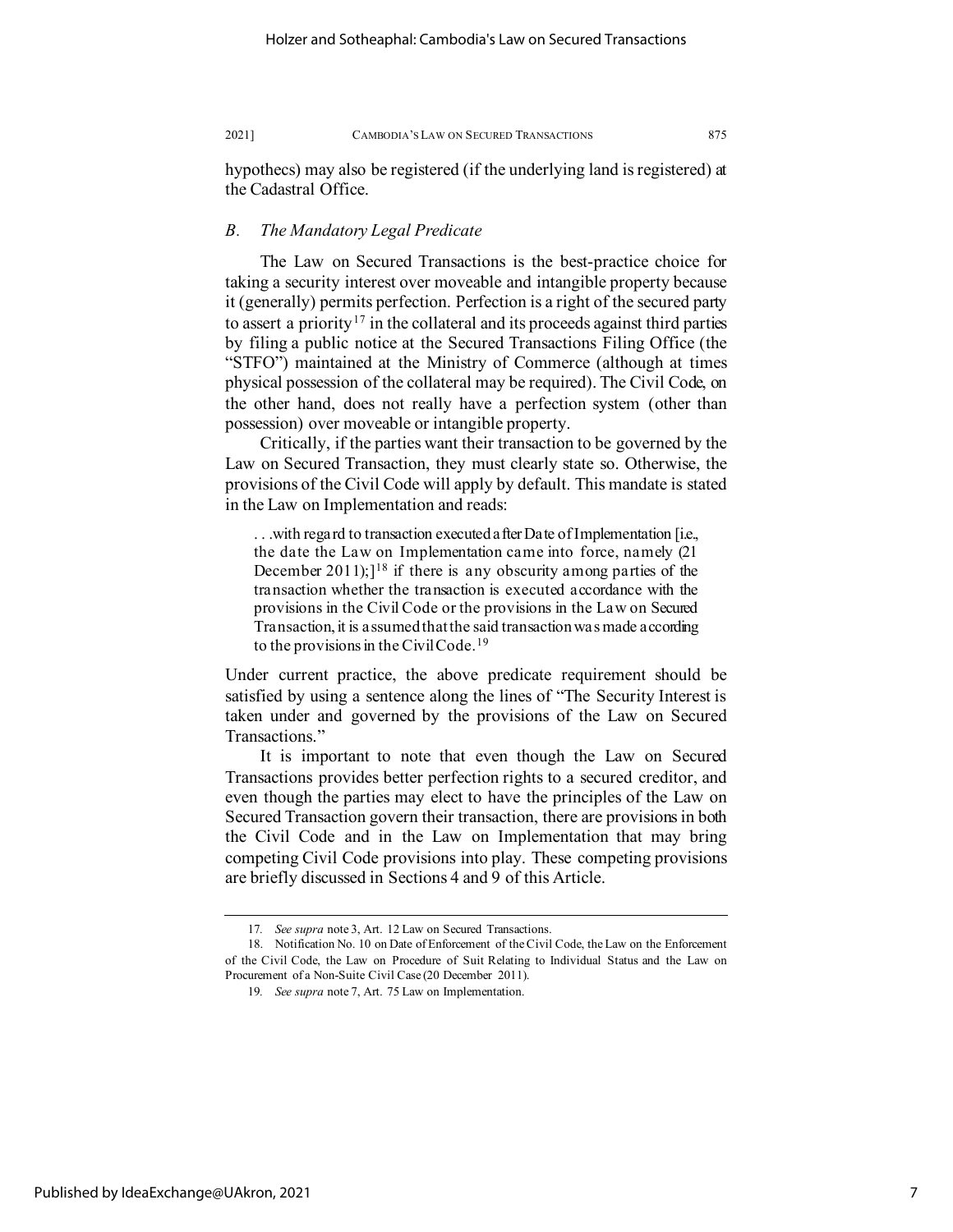### *C. What Property Can Serve as Collateral?*

The Law on Secured Transactions provides that collateral may include *inter alia* goods or moveable things of any nature;" "intangible property, including [real] rights and claims and other intangible property;" "fixtures;"<sup>[20](#page-8-0)</sup> "accounts and secured sales contracts that have been sold, consigned goods, leased goods, and proceeds of collateral.<sup>[21](#page-8-1)</sup> "Collateral may be in existence or may arise in the future." [22](#page-8-2)

So far, so good. This seems like a pretty expansive description of possible collateral; however, see below:

### 1. Collateral Such as Goods or Moveable Things

Goods or moveable things are pretty straight forward. The Law on Secured Transactions even gives some explicit guidance for certain good: "goods includes mineral products where the security interest attached after extraction, timber to be cut and removed for sale, the unborn young of animals, crops grown, growing or to be grown including crops that grow on trees, vines, or bushes. [23](#page-8-3)

# 2. Collateral such as Intangible Property and Other Intangible Property

Under the Law on Secured Transactions, collateral may be "intangible property"  $\dots$  and "other intangible property."<sup>[24](#page-8-4)</sup> "Intangible" property" is not explicitly defined<sup>[25](#page-8-5)</sup> in the Law on Secured Transactions. "Other intangible property*"* is explicitly defined as: "any moveable thing or right other than goods, accounts, secured sales contracts, documents, instruments and money."[26](#page-8-6)

<span id="page-8-1"></span><span id="page-8-0"></span><sup>20.</sup> To fully understand the term "fixtures" it is necessary to read both the Law on Secured Transaction (particularly, Art. 20.3 and 20.4) and the Civil Code (particularly, Art. 125).

<sup>21</sup>*. See supra* note 3, Art. 6 Law on Secured Transactions.

<sup>22</sup>*. Id.*

<sup>23</sup>*. See* supra note 3, Art. 3.15 Law on Secured Transactions.

<sup>24</sup>*. Id.*

<span id="page-8-5"></span><span id="page-8-4"></span><span id="page-8-3"></span><span id="page-8-2"></span><sup>25.</sup> Although "intangibles" are not defined in the Law on Secured Transactions, the Civil Code states that "controllable intangible property" shall be governed by the law "pertaining to movables . . .*mutatis mutandis*." *See supra* note 4, Art. 120 Civil Code; *see also* discussion *infra* in Section C(4) (Real Rights) of this Article.

<span id="page-8-6"></span><sup>26</sup>*. See supra* note 3, Art. 3.18 Law on Secured Transactions (definition of "other intangible property").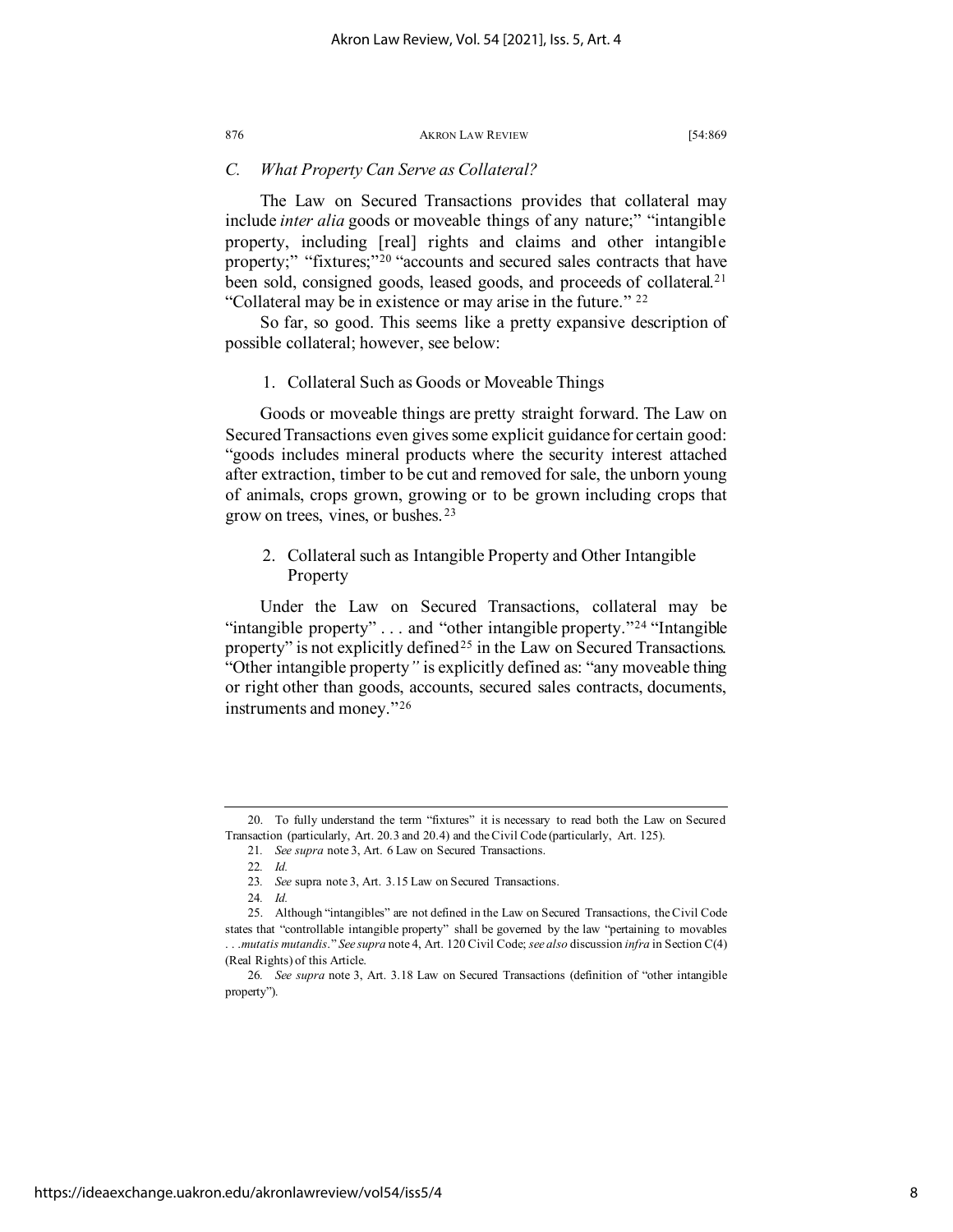### 3. Claims

"Claims" is not explicitly defined in the Law on Secured Transactions, but arguably may a generalized assertion of entitlement to an item of collateral or value.<sup>27</sup> Please read the discussion of the term Accounts *infra* which discusses the concept of nominative claim.

# 4. Rights and Real Rights

Cambodian laws use the terms "real rights"[28](#page-9-1) and "rights." It is not clear if "rights" and "real rights" have different meanings. To deal with this issue it is necessary to study the provisions of both the Law on Secured Transactions and the Civil Code. The principles in the Civil Code guide us in understanding the meaning of "real right," since the term "rights" is not defined in the Law on Secured Transactions.

The Civil Code, in discussing *"*things*"* (i.e., property), tells us that "objects shall be a tangible object in the form of a gas, liquid or a solid.["29](#page-9-2) These tangible objects may be either "immoveable" or "movable." The Civil Code implies the following meaning to *"*intangibles:"

(1) Objects shall be deemed as either Movable or Immovable.

(2) An Immovable shall encompass land or any Object immovably fixed to land such as buildings or other structure, crops, timber, and similar Objects.

(3) A Movable Object shall be any Object that is not otherwise deemed to be an Immovable Object.

<span id="page-9-0"></span><sup>27.</sup> Although a "claim" is not defined in the Law on Secured Transactions, the term appears to be used as an expression of an interest in an item of collateral or an item of value. The usages in the Law on Secured Transactions include the following: (i) "this law does not apply to . . . the transfer of a claim for compensation of an employee" (Art. 2.4.a); (ii) "a person gives value for rights if he acquires the rights . . . as security for or satisfaction of a pre-existing claim" (Art. 3.14); (iii) "Claim concerning inaccurate or wrongfully filed notice" (heading title of Art. 41); and (iv) "a secured party may, after default, propose to retain the collateral . . . the proposal shall be given to the debtor and to any other secured party from whom the secured party has received a written claim of an interest in the collateral" (Art. 51).

<span id="page-9-2"></span><span id="page-9-1"></span><sup>28.</sup> The English version of the Law on Secured Transactions contains an error. The English version describes collateral as including "rights," but the Khmer version (the official version) reads "real rights." This is highly significant, since "real rights" are explicitly defined in the Civil Code. *See supra* note 4, Art. 130 to Art. 132 Civil Code.

<sup>29</sup>*. See supra* note 4, Art. 120 Civil Code.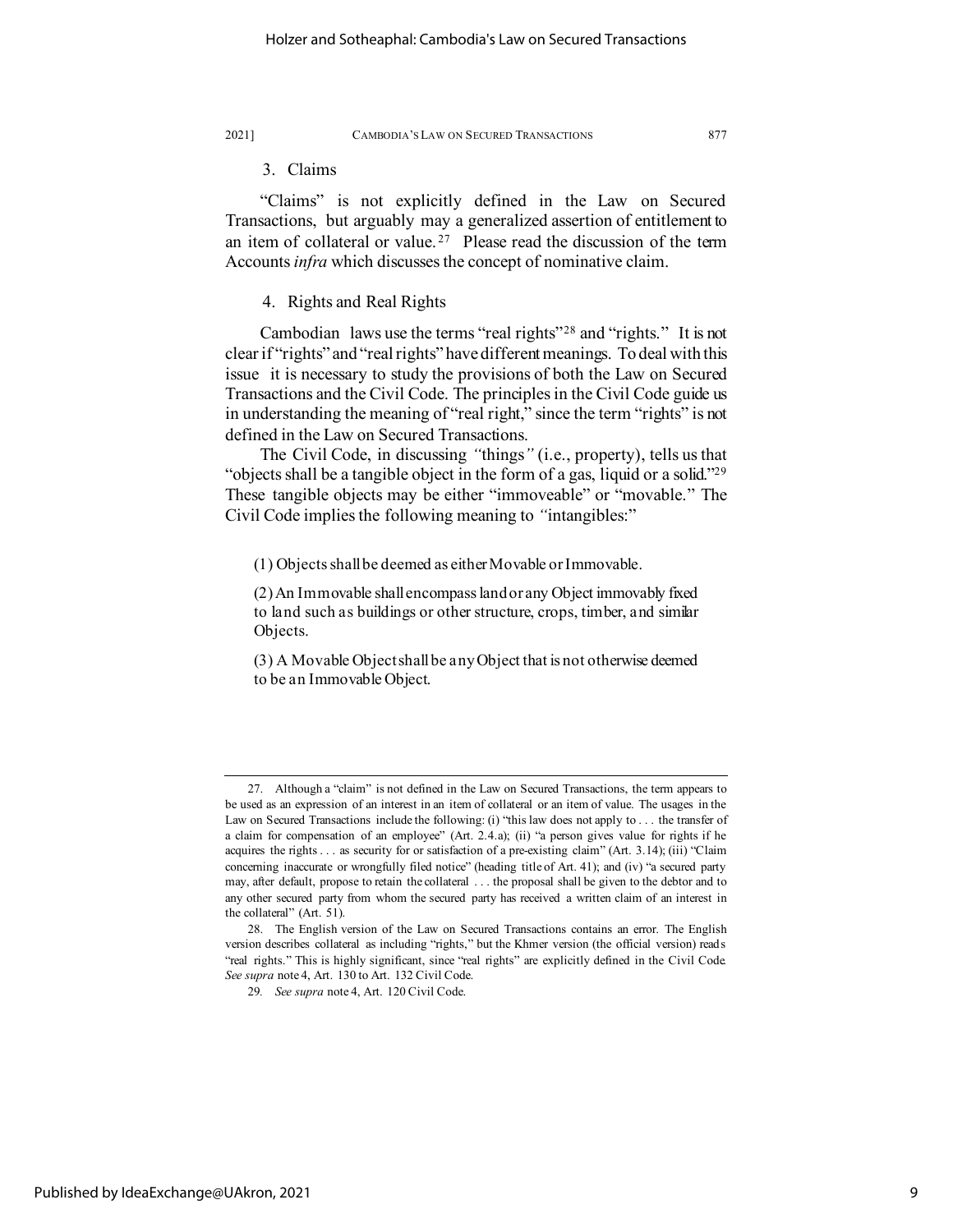(4) Except as otherwise provided by special law, provisions pertaining to Movables shall apply *mutatis mutandis* to controllable intangible property.[30](#page-10-0)

So what is a real right? A real right is "the right to directly control an Object that may be asserted against any person."[31](#page-10-1) The Civil Code specifies four types of real rights: "(i) ownership; (ii) possession; (iii) usufructuary real rights (i.e., perpetual lease, usufruct, right of use/right of residence and easement); and (iv) security rights (i.e., right of retention, statutory lien, pledge, hypothec and transfer as security)."[32](#page-10-2)

Is a "real right" immoveable, moveable or intangible? Importantly, the Civil Code sets out two key principles to use when determining whether the object is immovable, moveable or intangible. These principles are the Principle Rule and the Exception Rule. These rules state:

"*Component of land and the principle rule:*Objects attached to land or comprising a part thereof; particularly buildings or constructed immovable structures upon such land, or seeds planted within said land, unharvested crops or timber upon said land; are components of the land unless having been severed from the land, and may not, except as otherwise provided by law or regulation, be subject to rights apart from those of the Object itself.["33](#page-10-3)

"*Component of a land and exception rule*: Should the right holder bear a right in relation to another person's land enforces his/her right upon any constructed buildings or structures, grown timber, crops or other such Objects on the land, those Objects shall not be deemed to be components of said land. The same shall apply to Objects attached to the land on temporary basis.["34](#page-10-4)

Although a full study of the concept of land and its registration is beyond the scope of this Article, it is important to note that certain ownership and possession of land and certain "real rights" (e.g., perpetual leases and hypothecs) may be registered at the Cadastral Office, but not all land and not all real rights can be registered at the Cadastral Office. If an item of land or a real right cannot be or is not registered at the Cadastral office, then—in the

<span id="page-10-0"></span><sup>30</sup>*. See supra* note 4, Art. 120 Civil Code.

<sup>31</sup>*. See supra* note 4, Art. 130 Civil Code.

<span id="page-10-3"></span><span id="page-10-2"></span><span id="page-10-1"></span><sup>32</sup>*. See supra* note 4, Art. 132 Civil Code.

<span id="page-10-4"></span><sup>33</sup>*. See supra* note 4, Art. 122 Civil Code.

<sup>34</sup>*. See supra* note 4, Art. 123 Civil Code.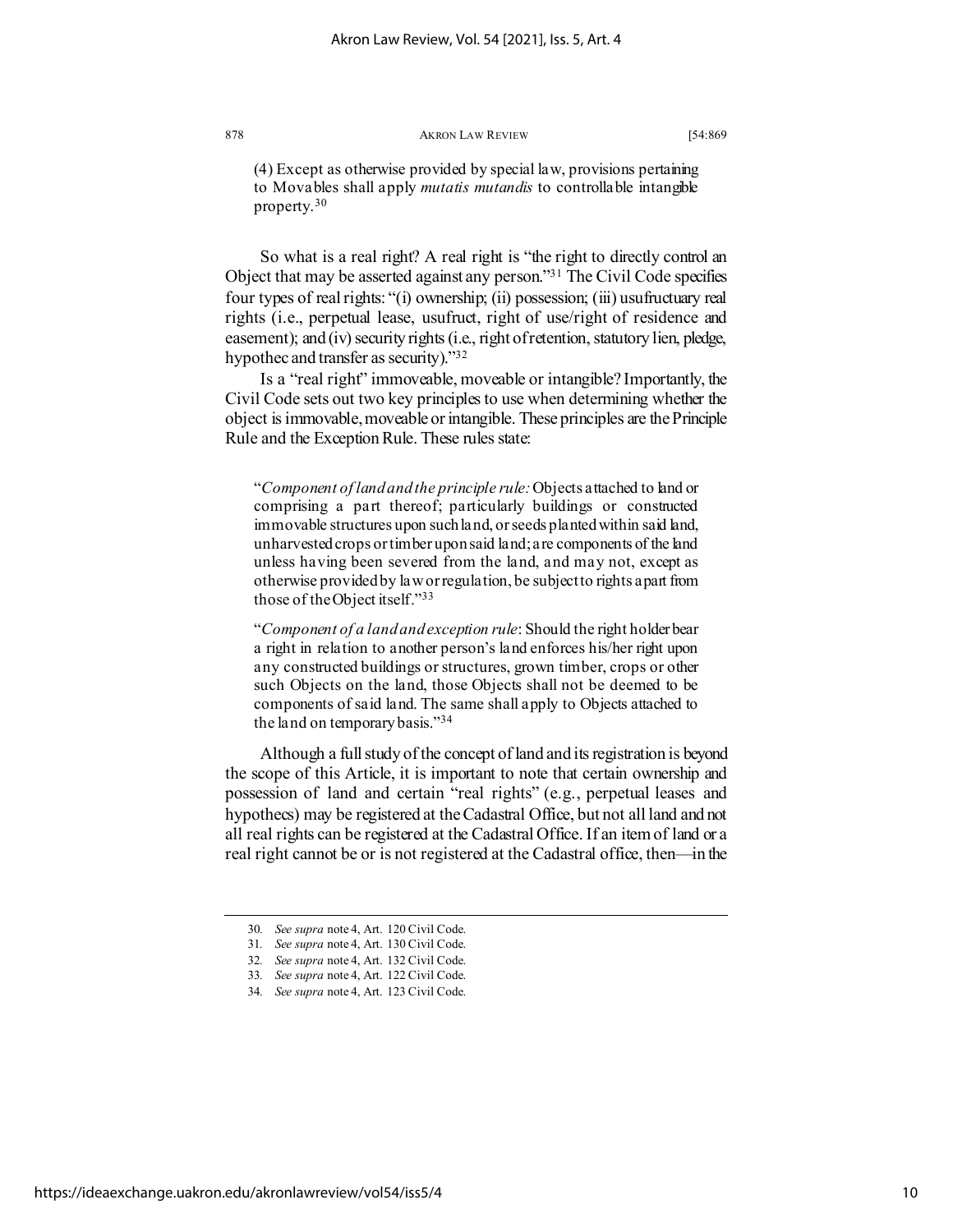absence of a more specific law—a security interest over such collateral should be able to be taken and perfected under the Law on Secured Transactions.

Let's consider some possible land possession, leases, and hypothec issues that, under the principle and exception rules, may not be components of land, or that may not be registered at the Cadastral Office:

a) Is a lease agreement (or a hypothec agreement) itself land or immoveable? Of course not. The agreement itself is a piece of paper and the terms and conditions<sup>35</sup> on it may be intangible property, other intangible property, rights, and maybe claims. Security interests on intangible property are best taken under the Law on Secured Transactions.

b) Consider the circumstance where a lessee leases (say, a ten year term) several acres of land and builds a ten story building on this leased parcel. The exception rule tells us that this building is probably not a component of land. So is the building moveable property or intangible property that may serve as collateral under the Law on Secured Transactions? There is no clear precedent on this question. Still, the Law on Secured Transactions states that collateral may include moveable and intangible property.

c) If land is not registered at the Cadastral office may it still be collateral? What if the landowner simply does not want to register his land at the Cadastral Office? Can that land owner still use his real right of ownership as collateral under the Law on Secured Transactions? Again, there is no clear precedent on this question… However, the Law on Secured Transactions explicitly states that collateral includes "real rights" and intangible property.

So, we always need to consider when and whether unregistered real rights and unregistered rights may be used as collateral under the Law on Secured Transactions. And, if such rights may be used as collateral, whether the involved security interest may be taken and perfected under the Law on Secured Transactions.

Frankly, in Cambodia, like in many countries, it is not always clear. The wise Secured Party will take and perfect a security interest over a collateral by any law that does not prohibit its use. So, if you can register a hypothec at the Cadastral Office, then register it there. If you have a hypothec agreement with beneficial terms and conditions, then also take and perfect a security

<span id="page-11-0"></span><sup>35.</sup> Note, unlike some countries, the full lease or hypothec is not registered at the Cadastral Office. Only an abbreviated form is used. So, if the Secured Party wants a security interest to include all the intangible rights set out the written agreement, the Secured Party's only option is to take a security interest over those rights under the Law on Secured Transactions.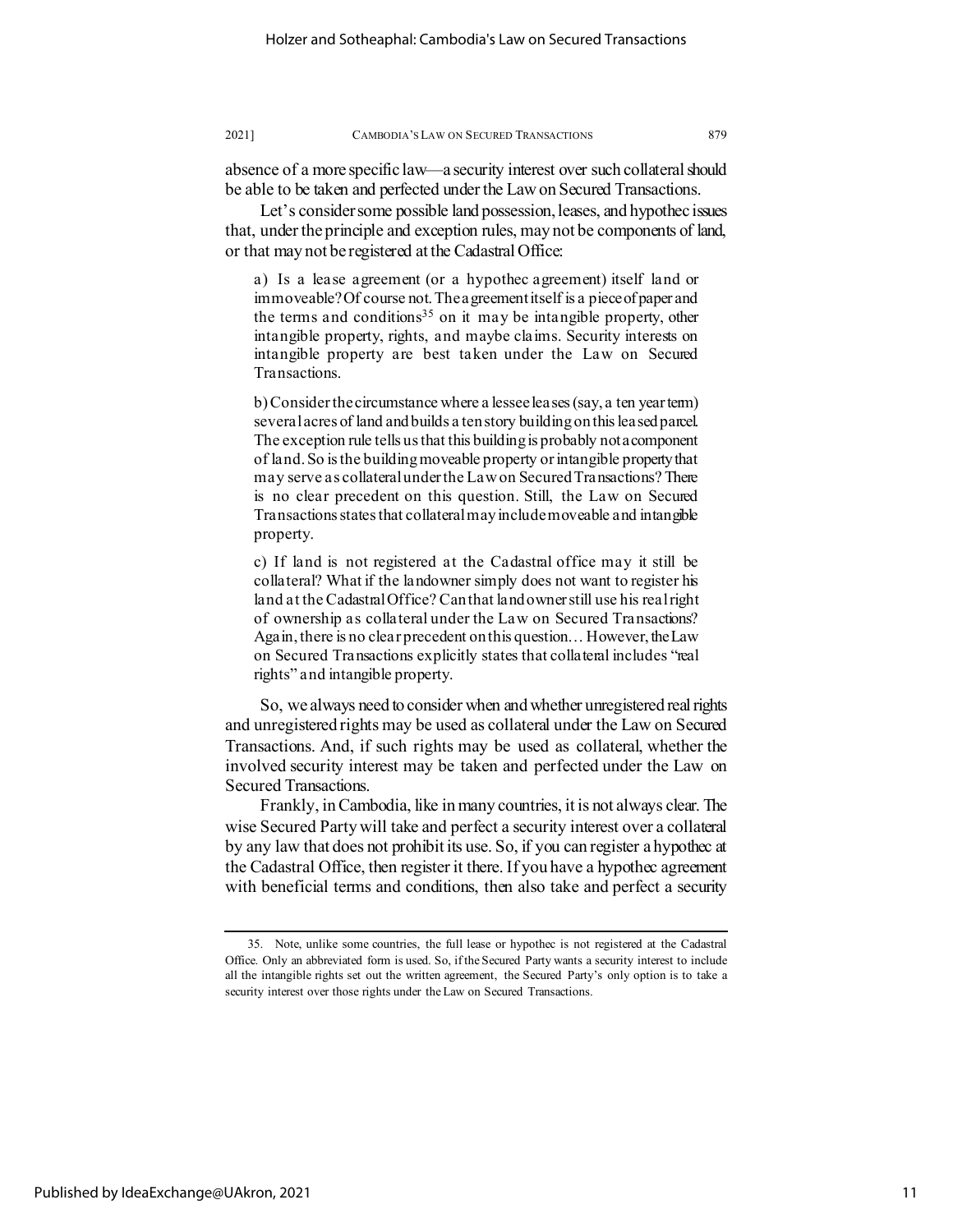interest over those terms and conditions under the Law on Secured Transactions. If a default occurs, let the Court sort out whether the Secured Party has rights under the Law on Secured Transactions or the Civil Code. The important thing is that the Secured Party take and perfect his security interest under all available laws.

5. Accounts

The Law on Secured Transactions states, with a few clearly noted exceptions,  $36$  that collateral includes accounts  $37$  and that the law applies to the sale of accounts. There is no real magic to what an account receivable is. Even the fellow selling apples at the market knows when someone owes him money (an account receivable) for the apples sold. Likewise, the power company knows that its sale of electricity to 50,000 subscribers creates a set of receivables which the power company may use as collateral for a loan or which the power company may sell. Exporters or importers may use their account receivables in factoring transactions.

The Law on Secured Transactions also rather clearly sets out the procedures that are to be followed when there is a default and the collateral is an account:

. . . The assignee is subject to all the terms of the agreement between the obligor on an account and assignor.

... No information to the obligor on an account shall be required for attachment, perfection or enforcement of a security interest arising from an assignment....

. . . If information of an assignment is requiredto be given to the obligor on an account, the information shall be in writing, shall identify the rights assigned, and shall be authenticated by the assignor or the assignee, but need not disclose any of the terms or conditions of the assignment.

<span id="page-12-0"></span><sup>36</sup>*. See supra* note 3, Art. 2 The Law on Secured Transactions (Article 2.4 a–d only excludes four types of transactions dealing with "accounts," namely: (a) "the transfer of a claim for compensation of an employee; (b) a sale of accounts. . . as part of a sale of a business out of which they arose; (c) an assignment of accounts. . . which is for the purpose of collection only; and (d) an assignment of a right to payment under a contract to an assignee that is also obligated to perform under the contract.")

<span id="page-12-1"></span><sup>37</sup>*. See supra* note 3, Art. 3.6 and 3.11 Law on Secured Transactions (Note: Art. 3.11 states: an "account" is "any right to payment for goods sold or leased or for services rendered which is not evidenced by an instrument or secured sales contracts." And Art. 3.6 states a "secured sales contract means any record that creates a monetary obligation a security interest in, or a lease of, goods.")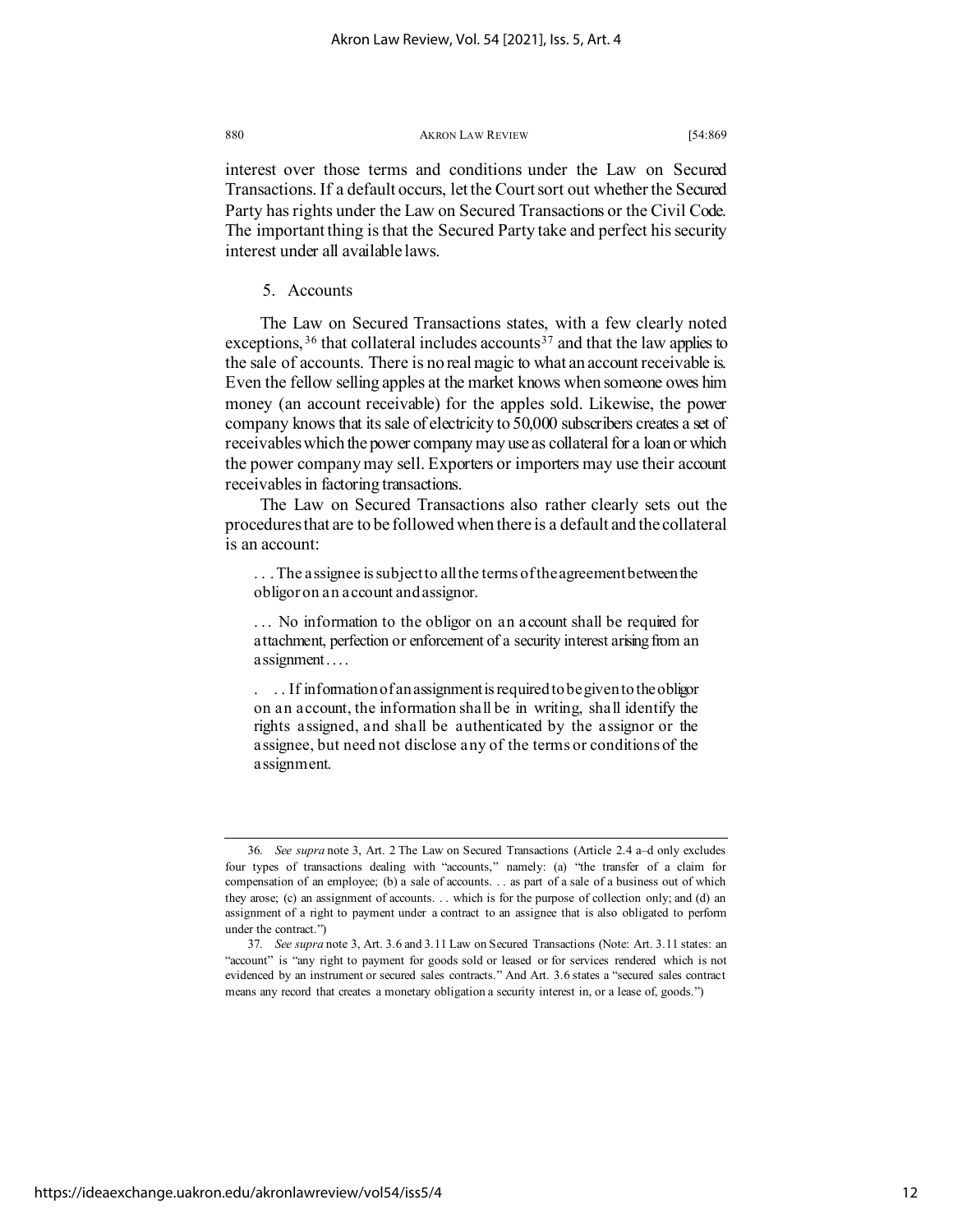... An obligor on an account shall perform his obligation by paying the assignor until, but not after, the obligor on an account is informed that the amount due or to become due has been assigned and that payment is to be made to the assignee.

. . . After being informed of an assignment, the obligor on an account shall perform his obligation by paying the assignee, and not the assignor . . . .[38](#page-13-0)

So far, so good. However, the Civil Code also deals with a type of claim called a *nominative claim*. Sadly, the Civil Code has no definition for a nominative claim. [39](#page-13-1) If an account is a nominative claim it may be that the Civil Code provisions control. The Civil Code requires the use of a notarized document (i.e., an instrument bearing a fixed date)<sup>[40](#page-13-2)</sup> in order to assert the assignment of a nominative claim against a third party. The Civil Code states:

(1)The assignment of a nominative claim may not be asserted against the applicable obligor or any other third party unless the assignor has given notice thereof to the obligor or the obligor given consent thereto to the assignor or the assignee.

<span id="page-13-2"></span>40. The term "fixed date" is a complicated term in the Civil Code. Without going into all of the nuances and exceptions, it means that the instrument or document must physically be signed in front of a Cambodian notary. If a required signatory is outside of Cambodia, then that party must fly to Cambodia or the Cambodian notary must fly to that country. Needless to say, this can be a very expensive process.

<sup>38</sup>*. See supra* note 3, Art. 25 Law on Secured Transactions.

<span id="page-13-1"></span><span id="page-13-0"></span><sup>39.</sup> Without doubt, a "nominative claim" under the Civil Code requires special handling. Sadly, neither the Civil Code nor any other law in Cambodia defines a "nominative claim." Japanese scholars and the English version of the Civil Code imply that "nominative claims" may not include certain negotiable instruments.

The Commentaries (in English translation state, "A nominative claim" *(creance nominative,* in French) is a claim whose obligee is specified. There are multiple types of nominative claim, such as "claim payable to order" or "claim payable to bearer." Nominative claims are the simplest form of claim. This Article provides for requirements for an assignee to be able to hold up against third parties with respect to the effect of assignment of a nominative claim. However, although the obligor is also a third party beside the parties to the assignment of claim (the assignor, who is the obligee, and the assignee), the status of the obligor is different from that of other third parties. Therefore, Paragraph 1 and Paragraph 2 provide for different arrangements in relation to these two types of person." *See supra* note 5, Art. 503 of the Commentaries.

Japanese scholars seem to take an approach different than the Commentaries approach. Traditionally under Japanese law, two types of monetary claims are customarily traded, nominative claims (*shimei saiken*) and claimes on bills (*tegata saiken*). Nominative claims are generally those claims whose obliges are specified, compared with claims represented by bearer securities. Nominative claims are created typically by a contract between two parties or more, such as purchase agreement and a loan agreement. For example, when a purchase agreement for goods is entered into, the seller has account receivables vis a vis the buyer. Such account receivables fall into a category of "nominative claim" under the Japanese Civil Code. http://www.japaneselawtranslation.go.jp/law/detail/?printID=&id=2057&re=02&vm=02.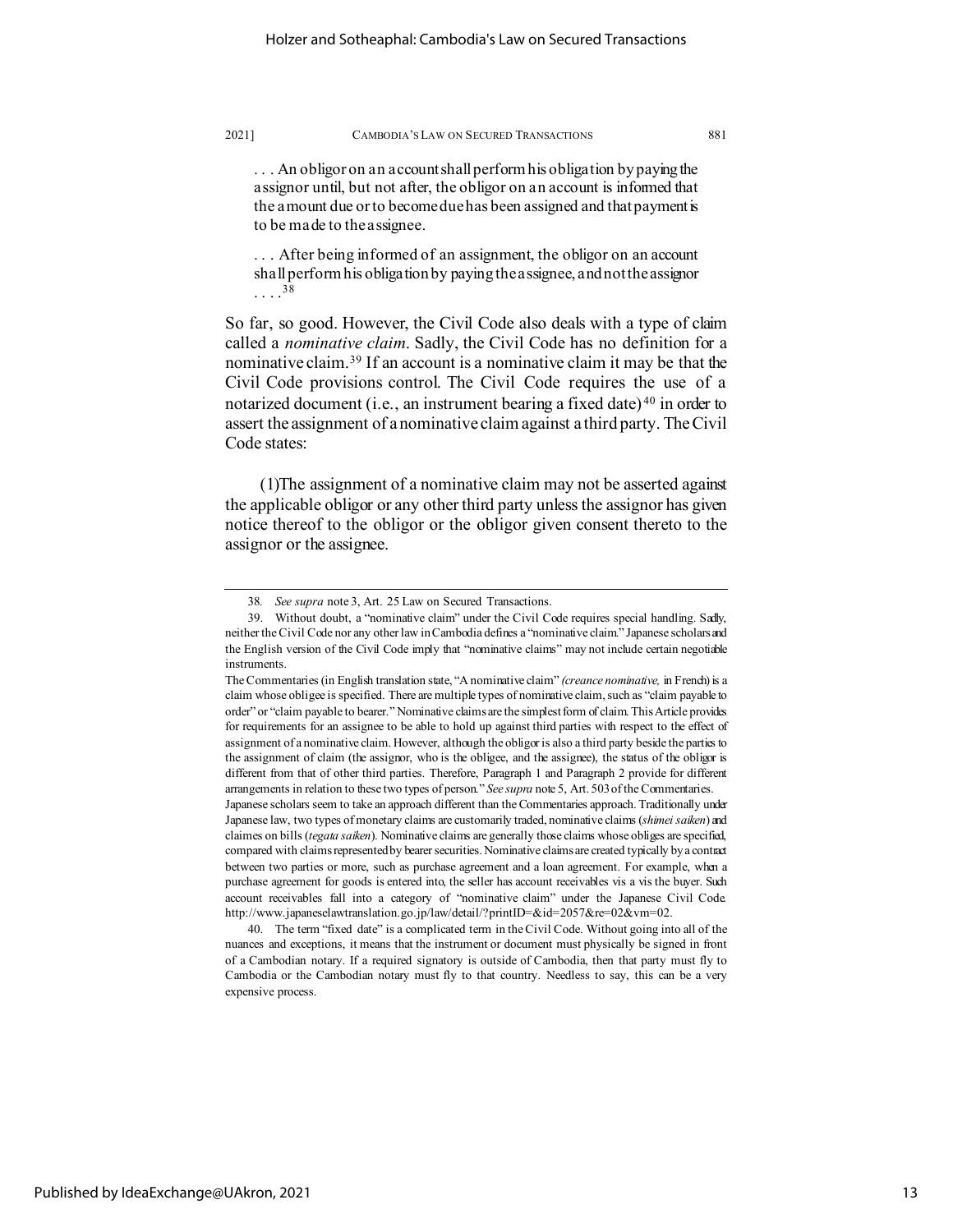(2)The notice or consent described in paragraph (1) shall not be asserted against a third party unless the notice or consent has been made using an instrument bearing a fixed date.<sup>[41](#page-14-0)</sup>

In dealing with a pledge over a nominative claim, the Civil Code also requires a notarized document and reads:

(1) Should a pledge be created over a nominative claim, such pledge shall not be asserted against third parties, including Third Party Obligors, unless notice of the creation of the pledge is provided to such Third Party Obligors or the Third Party Obligors acknowledge the claim.

(2) The notice or acknowledgement set forth in paragraph (1) may not be asserted against a Third Party other than the Obligor unless the notice or acknowledgement has been made using an instrument bearing a fixed date. [42](#page-14-1)

Worse, the Civil Code implies that if the parties to a nominative claim agree to prohibit its assignment, that prohibition may "be asserted against a third party having no knowledge thereof . . . unless the third party's lack of knowledge be the result of the third party's gross negligence."<sup>[43](#page-14-2)</sup>

6. Possible Solutions to Security over Accounts and Nominative Claims

So how can parties use receivables as collateral? Is factoring too risky? None of the following suggestions are perfect, and government guidance is required. For convenience, in the possible solutions below, we use the definitions and terms described in Section 1 of this Article, namely the definitions used in the Law on Secured Transactions.

# a. Nominative Claim – Structured under Law on Secured Transactions

The Law on Implementation states that the parties may choose to have a secured transaction be governed by the provisions in the Law on Secured Transactions. [44](#page-14-3) If the Courts accept this argument, perhaps transactional language along the following lines may be workable.

<sup>41</sup>*. See supra* note 4, Art. 503 Civil Code.

<span id="page-14-3"></span><span id="page-14-2"></span><span id="page-14-1"></span><span id="page-14-0"></span><sup>42</sup>*. See* su*pra* note 4, Art. 841 Civil Code (requirements for perfection of pledge over nominative claim).

<sup>43</sup>*. See supra* note 4, Art. 501 Civil Code.

<sup>44</sup>*. See supra* note 7, Art. 75 and 76 Law on Implementation.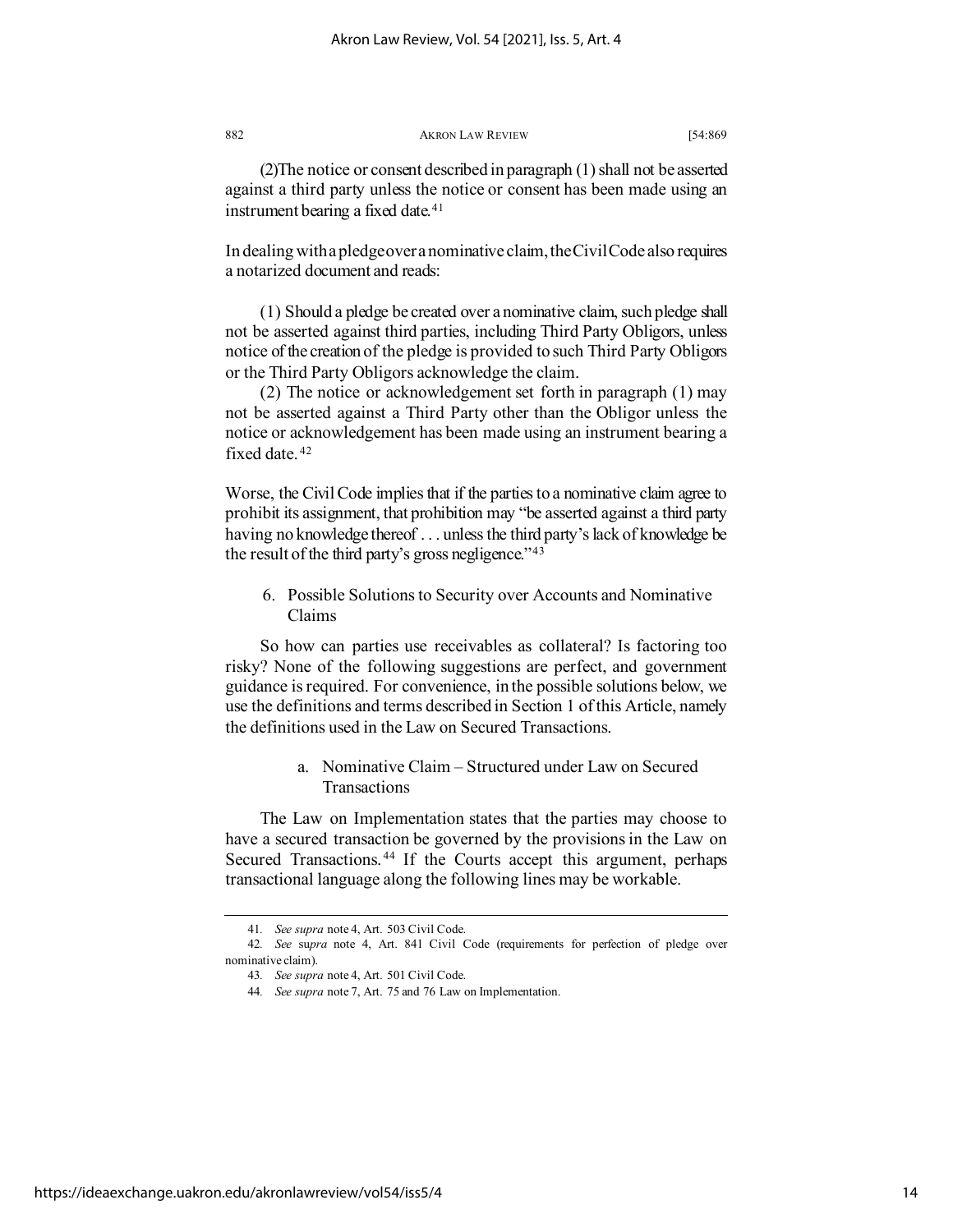The Obligor (i.e., the person having the obligation to pay the nominative claim; known under the Law on Secured Transactions as the "Obligor on Account") and the Obligee (i.e., the person claiming the receivable as an asset to be used as collateral; known under the Law on Secured Transactions as the "Debtor"), agree pursuant to the Law on Implementation that the security transaction over the Claim (i.e., the nominative claim; known under the Law on Secured Transactions as the "Collateral" or the "Account") is governed under the Law on Secured Transactions and not the Civil Code. Possible language for dealing with this issue may be as follows:

For avoidance of doubt the parties further agree that:

- i. The term "Claim" means any nominative claim however described in the Civil Code, including the proceeds thereof;
- ii. the Secured Party (as defined under the Law on Secured Transitions) is a full and intended beneficiary of this election;
- iii. the Security Interest means any security interest whether by way of pledge, transfer of title, consignment, assignment, lease, or otherwise;
- iv. the Security Interest may be for all or any part of the Claim;
- v. the Debtor (under the Law on Secured Transactions) has an unrestricted right to grant a security interest over the Claim or to agree to and to effect the Sale of Claim without the need of further notice to or consent from the Obligor (i.e., the Obligor on Account) or any third party or the public at large;
- vi. the terms governing the Security Interest and/or the Sale of Claim are set out in the Law on Secured Transactions, including, without limitation, Article 25 thereof;
- vii. the terms governing perfection of the security interest and/or the Sale of Claim, or priority rights are as set out the Law on Secured Transaction including, without limitation, Article 10 and 12 thereof; and
- viii. the terms governing disposition of collateral, proceeds and Persons taking collateral are set out the Law on Secured Transaction including, without limitation, Article 14 and 17 thereof.
	- b. Nominative Claim Structured as a Negotiable Instrument

Arguments may be advanced that a purported nominative claim transaction may be structured as a negotiable instrument transaction.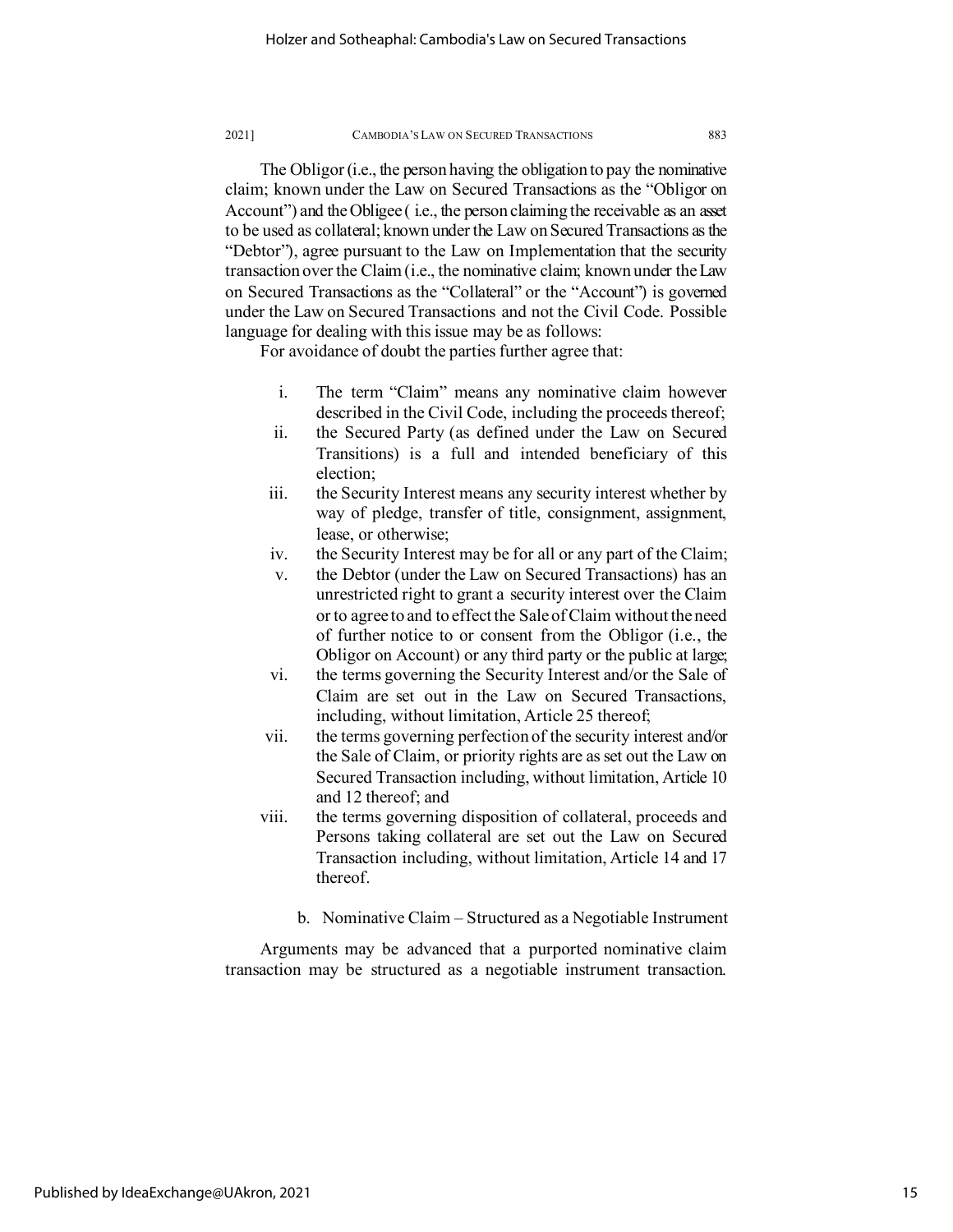Although such a structuring may present its own issues, it may be that such a structuring could avoid the need of a notarized instrument in the assignment of a nominative claim. Article 506 of Civil Code language supporting the possible use of a negotiable instrument reads:

The conditions governing the assignment of a claim payable to order or to other claim regarding which securities representing such claim have been issued shall be established separately through special law.[45](#page-16-0)

Although Article 506 is not a model of clarity, it certainly appears that the assignment of such claims "shall be established separately through special law." And Cambodia does have a Law on Negotiable Instruments, <sup>[46](#page-16-1)</sup> which reads in pertinent part:

> This Law governs negotiable instruments . . . .Negotiable instruments are written orders or promises to pay a determinate sum of money, transferable by delivery, and where required, also with endorsement. Negotiable instruments governed by the Law are checks, bills of exchange, and promissory notes.[47](#page-16-2)

There is no guidance as to whether a nominative claim transaction may be structured or re-structed as a negotiable instrument which may be transferable by delivery and "where required, also with endorsement." Similarly, there is no guidance as to whether a negotiable instrument must be *to order* or whether it may also be *to bearer*.

Further complicating the matter is that the English term instrument may not have an exact equivalent usage in Khmer. [48](#page-16-3) Accordingly, if the parties elect to use a negotiable instrument under the Law on Negotiable Instruments, it may be wise to use language along the following lines in the secured transaction:

> For avoidance of doubt, the parties agree that if a written instrument (i.e., an *oupakor*, as known in the Law on Negotiable Instruments and Payment Transactions) is used by the parties to document a nominative claim, or to grant a security interest, a security

<span id="page-16-0"></span><sup>45</sup>*. See supra* note 4, Art. 506 Civil Code ("The conditions governing the assignment of a claim payable to order . . . shall be established separately through special law.").

<span id="page-16-1"></span><sup>46.</sup> The Law on Negotiable Instruments and Payment Transactions (unofficial English translation) 2005 http://www.cambodiainvestment.gov.kh/wp-content/uploads/2011/09/Law-on-Negotiable-Instruments-and-Payment-Transaction\_051024.pdf.

<sup>47</sup>*. See supra* note 39, Art. 1 Law on Negotiable Instruments and Payment Transactions.

<span id="page-16-3"></span><span id="page-16-2"></span><sup>48.</sup> Instrument is not a well-defined term in Cambodian law. The Law on Secured Transactions uses the Khmer term *"likhet-snam,"* which means a written letter. The Law on Negotiable Instruments uses the Khmer term *"oupako,"* which, depending on the context, means "legal instrument" or "equipment." In the Civil Code usually the Khmer term for instrument is *"likhet,"* (which is generally similar to a *"likhet snam"*) and means a written document, possibly a deed or letter.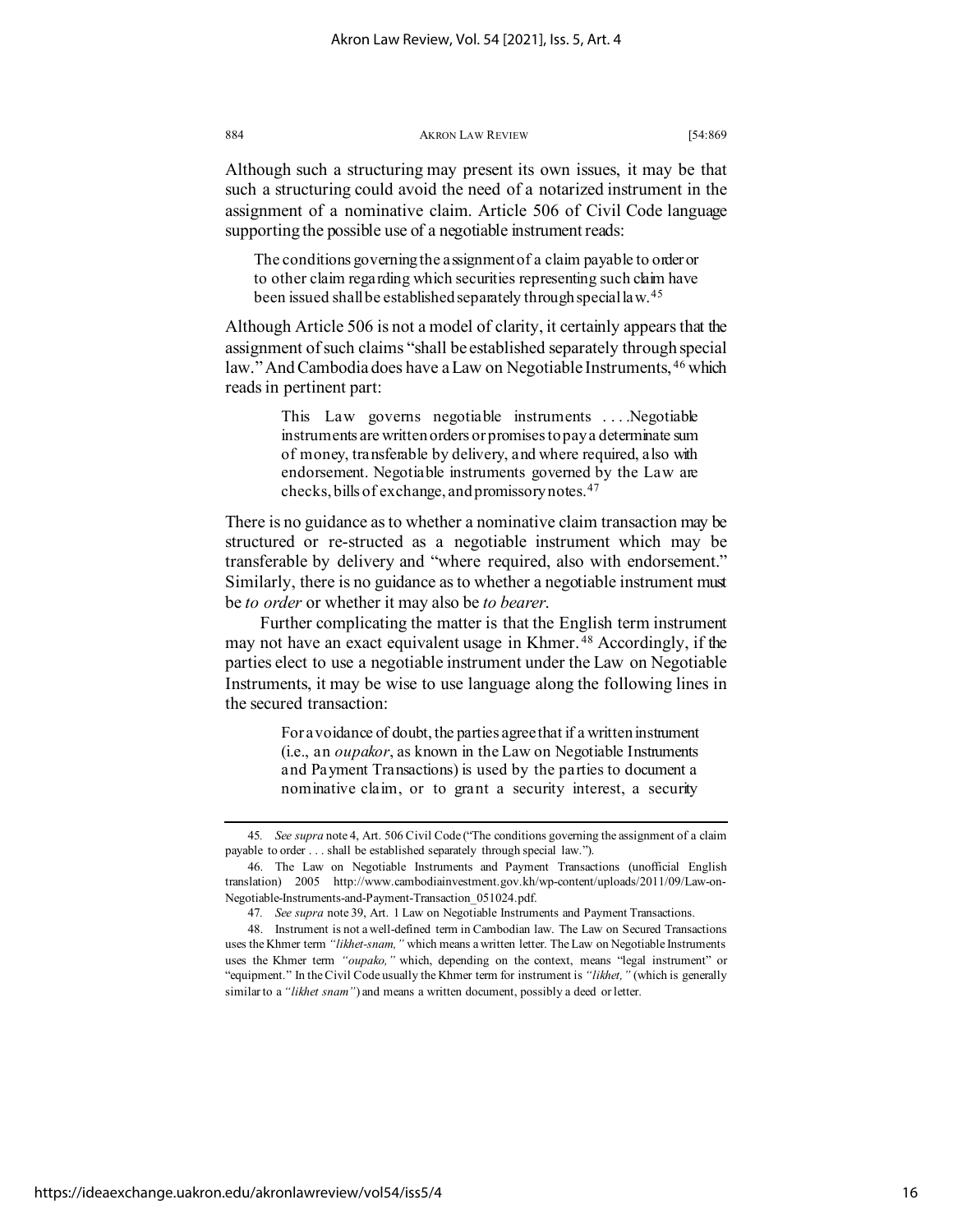assignment or a transfer of such Claim (i.e., the nominative claim), then that *oupakor* is governed by the Law on Negotiable Instruments and Payment Transactions and not by the Civil Code provisions dealing with nominative claims. Furthermore, should the *oupakor* be used as collateral or used in a sale of Accounts or other intangible property under the Law on Secured Transactions, then the term *oupakor* may also be read as an *ikhet-snam*.

As to perfection, a Secured Party would be wise to both file a notice with the STFO and to take physical possession of the instrument. After all, if you are taking a security interest in an instrument that can be negotiated by physical delivery, you must have that physical delivery. And if you want to assert a perfection priority and proceeds rights over collateral against a third party you may also have to give a notice to that third party.

# c. Nominative Claim – Structure Loan for Consumption (Use of Bank as Trustee)

Although it has never been done, it may be possible to structure a set of nominative claim transactions as a loan for consumption using a bank as a trustee. This would require a three-party agreement among the Bank, the Obligor, (i.e., the person having the obligation to pay the amount due on the nominative claim called the "Obligor on account" in the Law on Secured Transactions), and the Obligee (i.e., person using the account [receivable] as collateral, and called the Debtor under the Law on Secured Transactions).. This three-party agreement might be called, among other things, a Depository Account Agreement.

Under the Depository Account Agreement, the Obligee (i.e., the Debtor under the Law on Secured Transactions)could use the Depository Account Agreement (and the underlying balance therein) as collateral. Until there is a default, the Obligee would simply use the depository account in the normal course of business. The Bank would always permit the Obligee (i.e., the Debtor) and the Secured Party full information about the depository account, and upon the Secured Party declaring a default, would freeze the depository account and perform as required by agreement or court order.

## 7. Depository Accounts

The Law on Secured Transactions states: ". . . this law does not apply to . . . an interest in a deposit account, checking account, savings account, passbook or other case account, except as provided to the proceeds.["49](#page-17-0) Note

<span id="page-17-0"></span><sup>49</sup>*. See supra* note 3, Art. 2.4.e of the Law on Secured Transactions.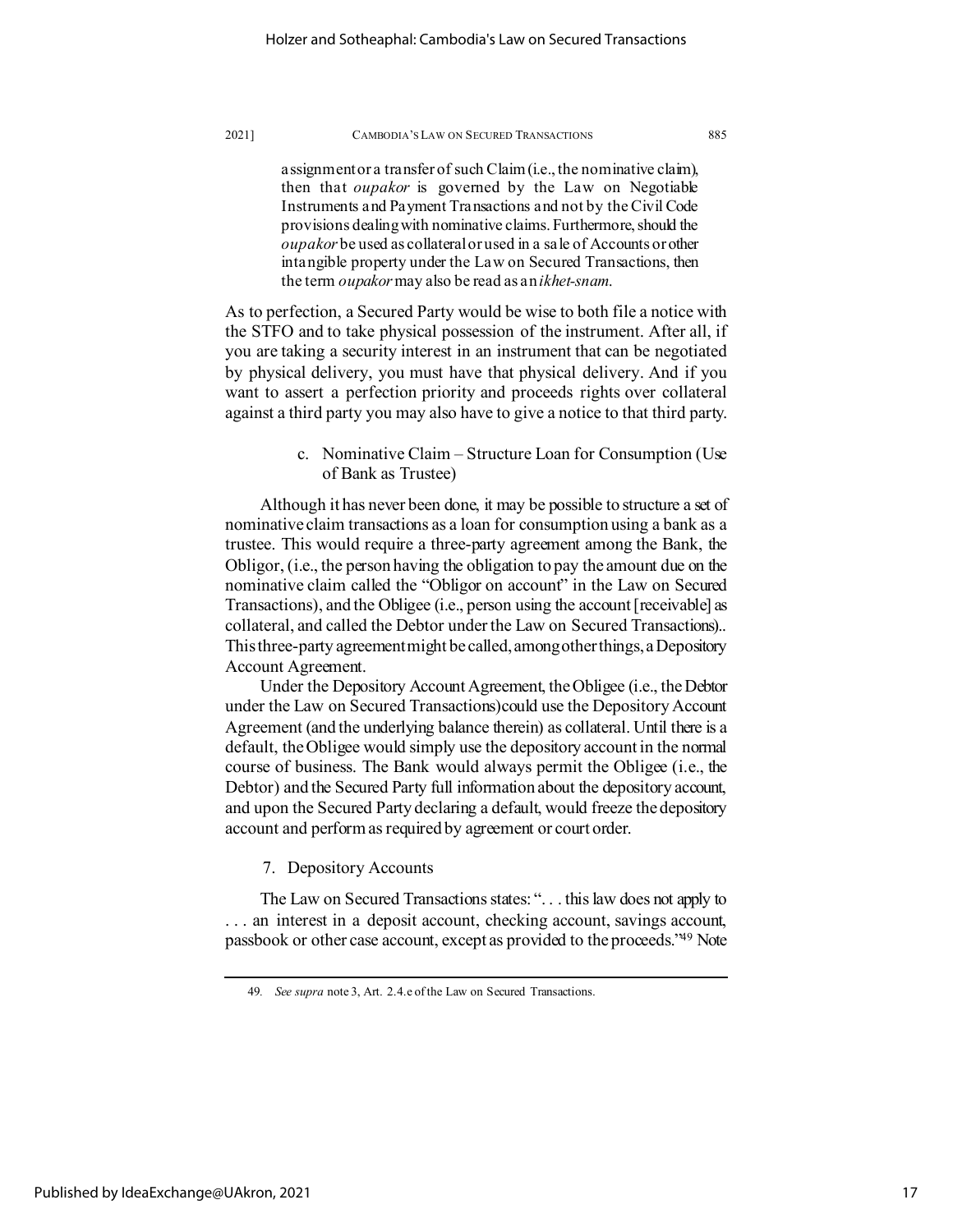that the Law on Secured Transactions does not prohibit a security interest in a bank account; it simply prevents taking and perfecting a security under the Law on Secured Transactions.

Still, Cambodia recognizes the principle of freedom of contract. If the Bank, the account owner, and the Secured Party enter into an agreement governing the deposit account, such an agreement may bewritten in a manner so as to give some clear protections to the Secured Party. Under this agreement, the account owner would have free use of the account, while Debtor and the Secured Party would be entitled to full information (e.g., deposits, withdrawals, balance). And upon the declaration of default by the Secured Party, the Bank would freeze the depository account and perform as required by agreement or court order.

### *D. Creation of a Security Interest*

A security interest attaches to collateral and becomes enforceable against the debtor and third parties with respect to that collateral only if: (a) the debtor has authenticated a security; (b) value has been given to the secured party; and (c) the debtor has rights in the collateral or the power to transfer rights in the collateral to the secured party.[50](#page-18-0)

But be careful, a reading of the Law on Secured Transactions could lead to the conclusion that a security interest attaches when "the debtor has authenticated a security." Authentication alone may not be sufficient. Pay attention to the requirements of the Civil Code: "[t]he creation, transfer, or alteration of a real right shall take effect in accordance with the agreement between the parties."[51](#page-18-1)

### *E. Perfection*

Perfection gives the Secured Party rights in the collateral against the world. Attachment only gives the Secured Party rights in the collateral against the debtor.

"A security interest is perfected when it has attached to the collateral and all of the applicable requirements of this article are satisfied.["52](#page-18-2) Without attempting to list all rules relating to perfection, the following provisions are noted:

<span id="page-18-1"></span><span id="page-18-0"></span>a notice must be filed [at the STFO] unless the article provides otherwise . . .

<sup>50</sup>*. See supra* note 3, Art. 9, Law on Secured Transactions.

<sup>51</sup>*. See supra* note 4, Art. 133 Civil Code.

<span id="page-18-2"></span><sup>52</sup>*. See supra* note 3, Art. 10 Law on Secured Transactions.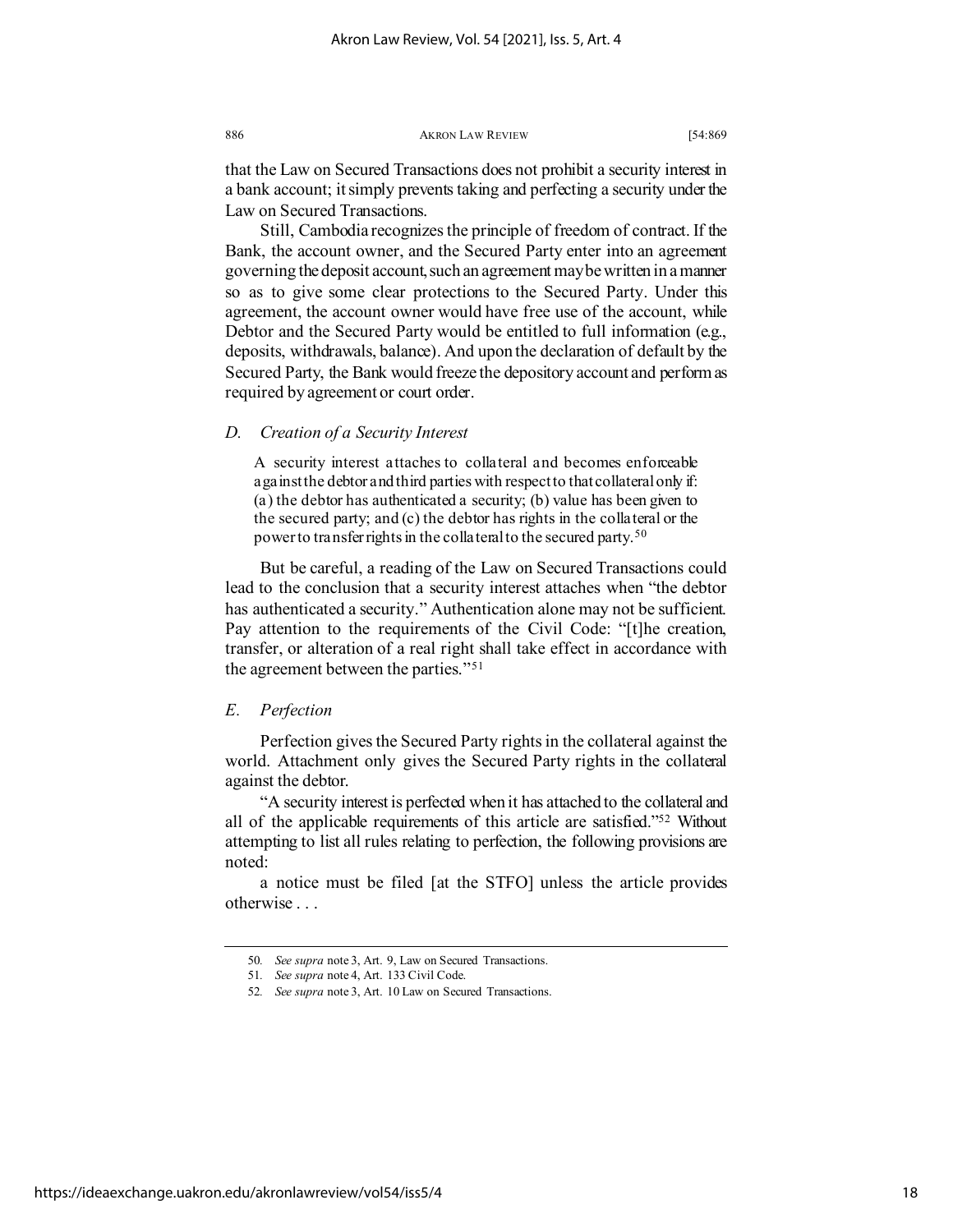a purchase money security interest in consumer goods is perfected when it attaches and without the filing of a notice . . .

a security interest in goods, instruments, documents, or secured sales contracts may be perfected by filing or by the secured party's taking possession of the collateral  $\dots$ <sup>[53](#page-19-0)</sup>

Some collateral, such as securities, documents of title, and shares, may be perfected either by a notice filing or by taking possession. For this collateral type, it is strongly recommended that both possession be taken and a notice be filed. Otherwise, there is a real possibility that conflicts in the date of perfection may arise should enforcement be required.

A person who acquires collateral that is subject to a perfected security interest takes subject to the security interest, unless: (a) "the person gives value for the collateral without knowledge of the security interest and before it is perfected [and] if the collateral is tangible, the person must also take delivery of the collateral without knowledge of the security interest and before it is perfected;"[54](#page-19-1) (b) the person acquiring "goods" acquires the goods "in the ordinary course of [the debtor's] business;<sup>[55](#page-19-2)</sup> and (c) "a person who buys goods that are consumer goods of the seller takes the goods free of a security interest whether or not the security interest is perfected, if the person buys without knowledge of the security interest and before a notice is filed that covers the consumer good. . . . "<sup>[56](#page-19-3)</sup>

# *F. Five Year Rule*

A perfection notice filed at the STFO has a limited duration. "A filed notice is effective for a period of five (5) years after the date of filing. The effectiveness of a filed notice lapses on the expiration of the five (5) year period, unless before the lapse, a continuation statement is filed."[57](#page-19-4)

### *G. Enforcement*

Cambodia does permit the parties to define default: "[t]he parties to a security agreement are free to define default with respect to the agreement."[58](#page-19-5) However, the Secured Party's ability to use self-help and

<span id="page-19-2"></span><span id="page-19-1"></span><span id="page-19-0"></span><sup>53</sup>*. See supra* note 3, Art. 10.2, 10.3 and 10.4 Law on Secured Transactions.

<sup>54</sup>*. See supra* note 3, Art. 14.1 Law on Secured Transactions.

<span id="page-19-3"></span><sup>55</sup>*. See supra* note 3, Art. 14.2 Law on Secured Transactions.

<sup>56</sup>*. See supra* note 3, Art. 14.3 Law on Secured Transactions.

<sup>57</sup>*. See* supra note 3, Art. 36.2 Law on Secured Transactions.

<span id="page-19-5"></span><span id="page-19-4"></span><sup>58</sup>*. See supra* note 3, Art. 46.1 Law on Secured Transactions.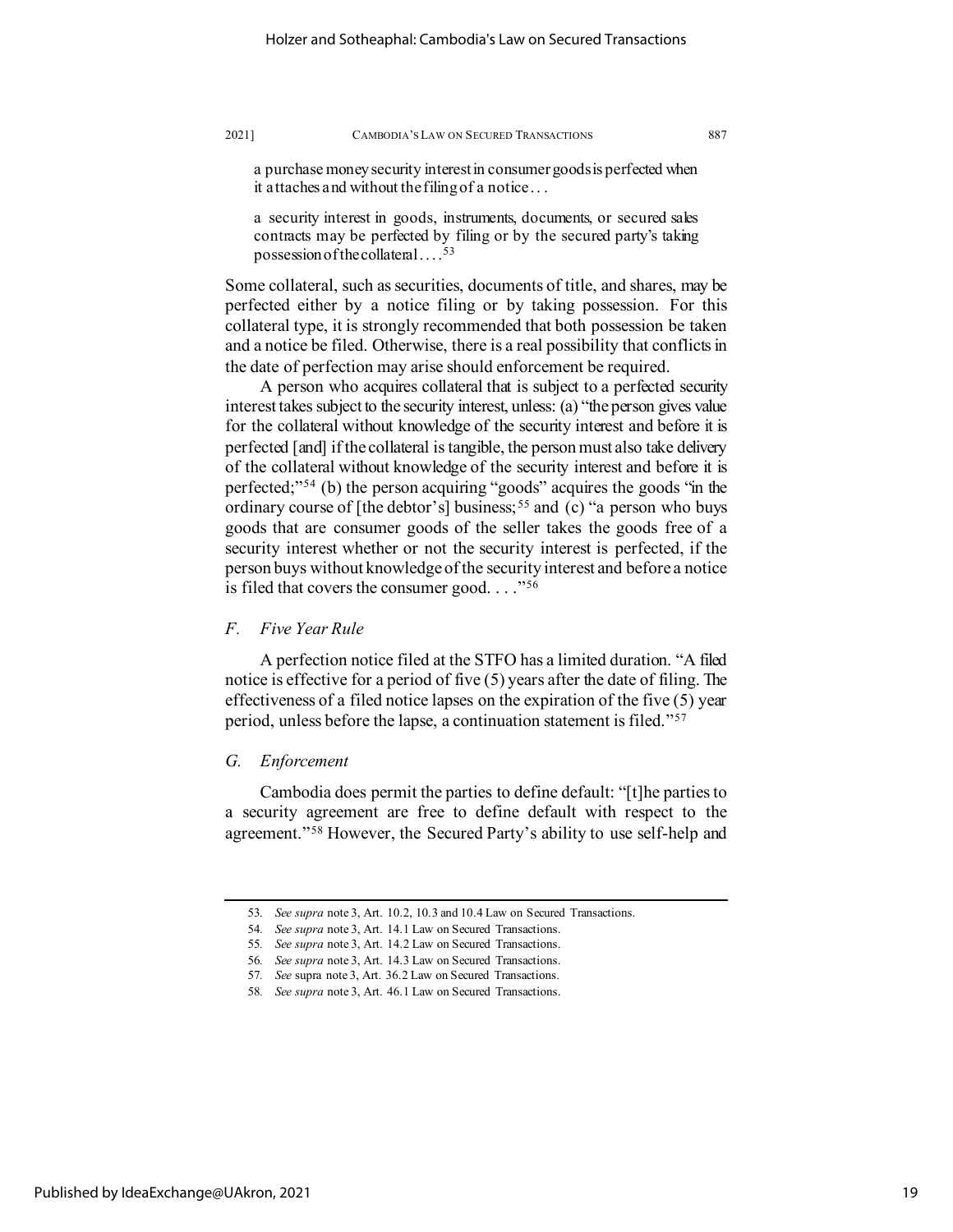simply take possession of the collateral is limited. The general rule is that a court order is required.

"Upon default, the secured party may take possession or control of collateral without legal proceedings if the debtor has agreed in writing after default."[59](#page-20-0) However, for accounts and secured sales contracts, the Secured Party appears to have some immediate right of recourse, with the law providing:

Upon default with respect to accounts or other rights to payment, the secured party may proceed directly against the accounts . . .

Upon default, with respect to accounts, secured sales contracts, or other rights to payment, or whenever agreed by the debtor, the secured party is entitled to notify an obligor on an account or the obligor on any other right to payment to make payment to the secured party, and also to take control of any proceeds . . . .

The secured party may act under this article withoutrecourse to judicial process. [60](#page-20-1)

### *H. Conflicts with Other Laws*

As Cham Prasidh noted in his introduction to the Law on Secured Transactions, the "Royal Government envisages the development of the legal infrastructure for financial markets as spreading over the next decade . . . ." This development has not always proceeded smoothly. There are conflicts, contradictions, and confusion in the laws. In this short section we look briefly at some difficult conflicts.

The Law on Implementation was careful to preserve the Civil Code protections for bona fide acquirers of movables. Essentially, this means that Articles 193 and 194 of the Civil Code apply<sup>[61](#page-20-2)</sup> to protect the bona fide acquirer. These Articles may – and probably do – diminish the rights of a Secured Party, even if that security interest is perfected under the Law on Secured Transactions. The Articles read as follows:

Art. 193 (Bona fide acquisition of ownership of movables) A transferee who commences in good faith and without negligence the possession of a movable upon receiving the delivery of the movable under a valid

<sup>59</sup>*. See supra* note 3, Art. 48 Law on Secured Transactions.

<sup>60</sup>*. See supra* note 3, Art. 47 Law on Secured Transactions.

<span id="page-20-2"></span><span id="page-20-1"></span><span id="page-20-0"></span><sup>61</sup>*. See supra* note 7, Art. 77 Law on Implementation *[note: Article 77 provides that "[even if a secured transaction is governed by the Law on Secured Transactions, this] . . . shall not prevent application of Article 193 (Bona fide acquisition of ownership of moveable) and Article 194 (Transfer of stolen or lost property) of the Civil Code."].*